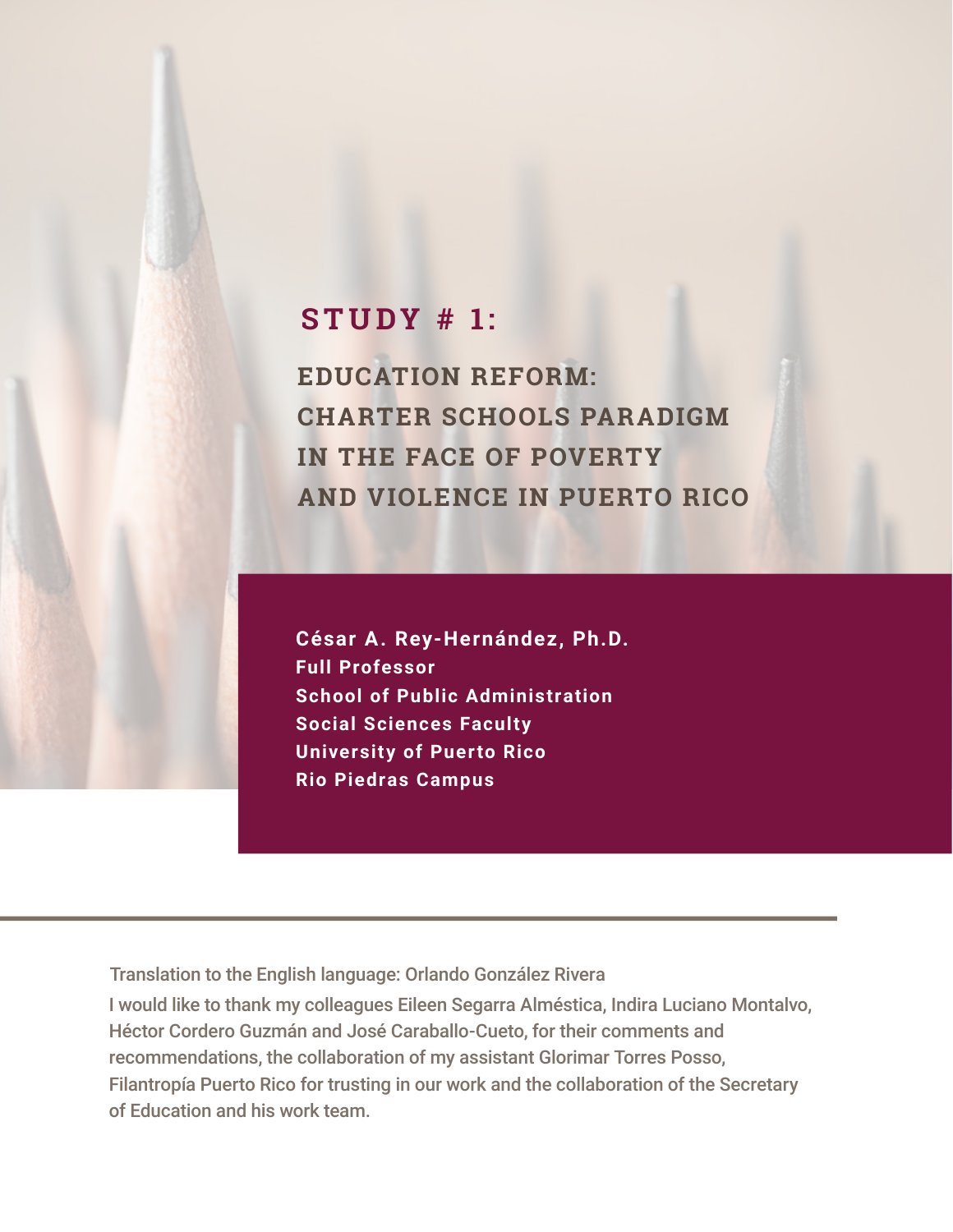# <span id="page-1-0"></span>Summary

The purpose of this study is to analyze the education reform pursuant to Act 85, and particularly with respect to the charter school variable. The framework is the socioeconomic context of children and youngsters, the social environment in which our youngsters develop, and the role of education as key to the future of our country. One of the objectives of our research is to fully understand the formulation of the public policy related to this law.

The study focuses on the two existing charter schools and the potential model to follow given their potential success. The research also introduces the historic context of the two organic laws in Puerto Rico as a framework for this study.

New York, California and Louisiana are necessary references due to the similarities in educational contexts and experiences. We performed an in-depth study of poverty and marginalization of students as well as the violence in which the social project of public policies is assessed. The intention is to have, then, a work to reveal possible paths to formulate educational policies given the challenge to adequately manage one of the most sophisticated and substantial budgets of the government of Puerto Rico.

This work is the only exploratory study performed in Puerto Rico on the two education laws (Act # 149, Act # 85) that have directed the educational reform during the last twenty years in our school system. Within the social and economic context of education in Puerto Rico, public policy changes have been examined, emphasizing the charter school model, cornerstone of Act # 85 of the last education reform and a point of much debate in the country. The history and ideology that gave origin to the same has been discussed from a critical and comparative perspective. Hence, the model's potential and limitations to bring about change to the education system of the country have been analyzed.

The discussion about education literature in the framework of the case of Puerto Rico, the interviews performed to different officials of the Department of Education, the empirical work performed by two education centers that used different alternative education methods, and the comparison of charter schools in Puerto Rico to cases in California and New York, allowed us to have answers to the initial conundrums, reach conclusions and offer some recommendations on public policy for the public education system of our country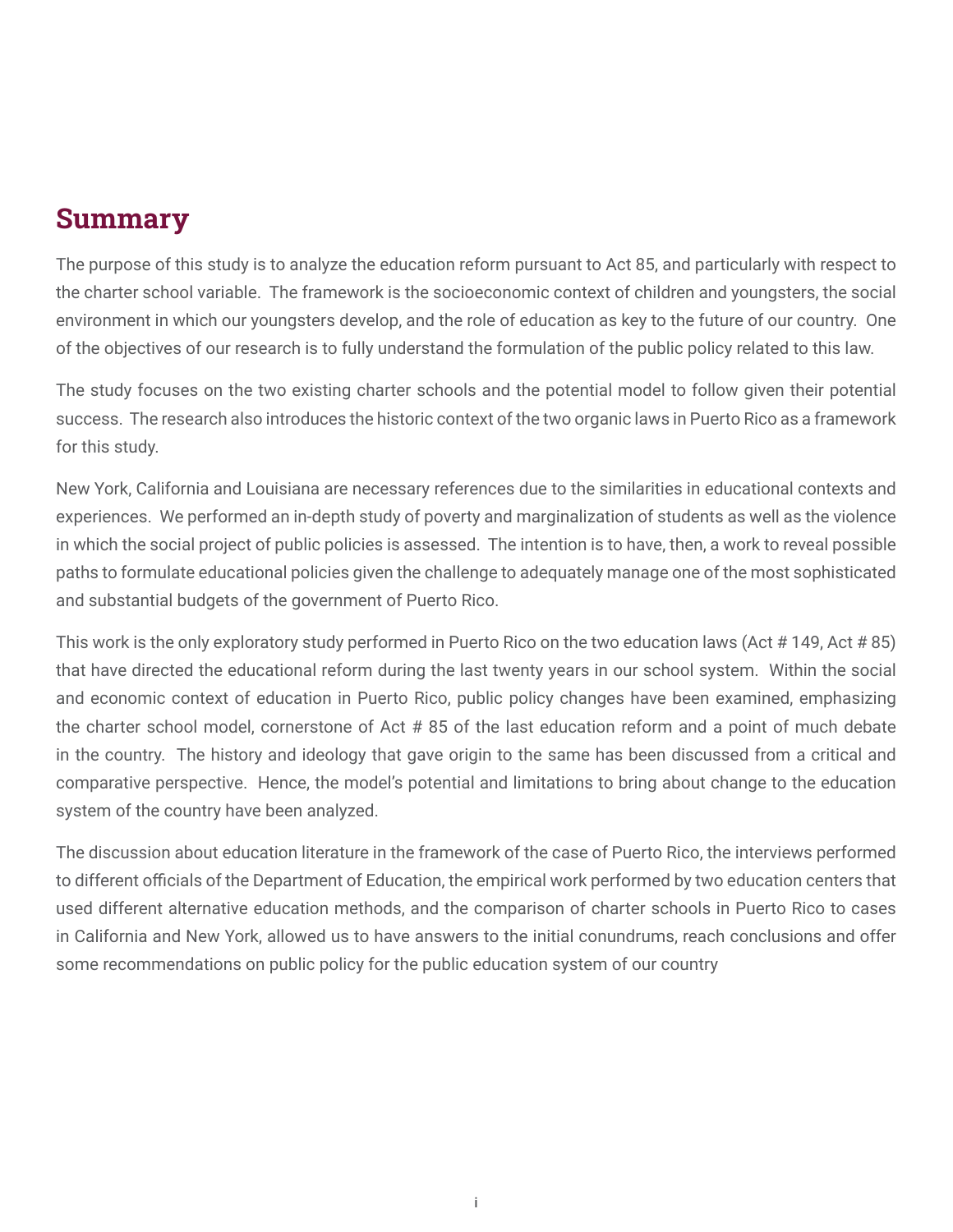# **Table of Contents**

| Boys & Girls Club: Vimenti (Charter School at Ramos Antonini Housing Project)  18 |
|-----------------------------------------------------------------------------------|
| Fundación Caras con Causa (Charter School at Vietnam Ward, Guaynabo) 19           |
|                                                                                   |
|                                                                                   |
|                                                                                   |
|                                                                                   |
|                                                                                   |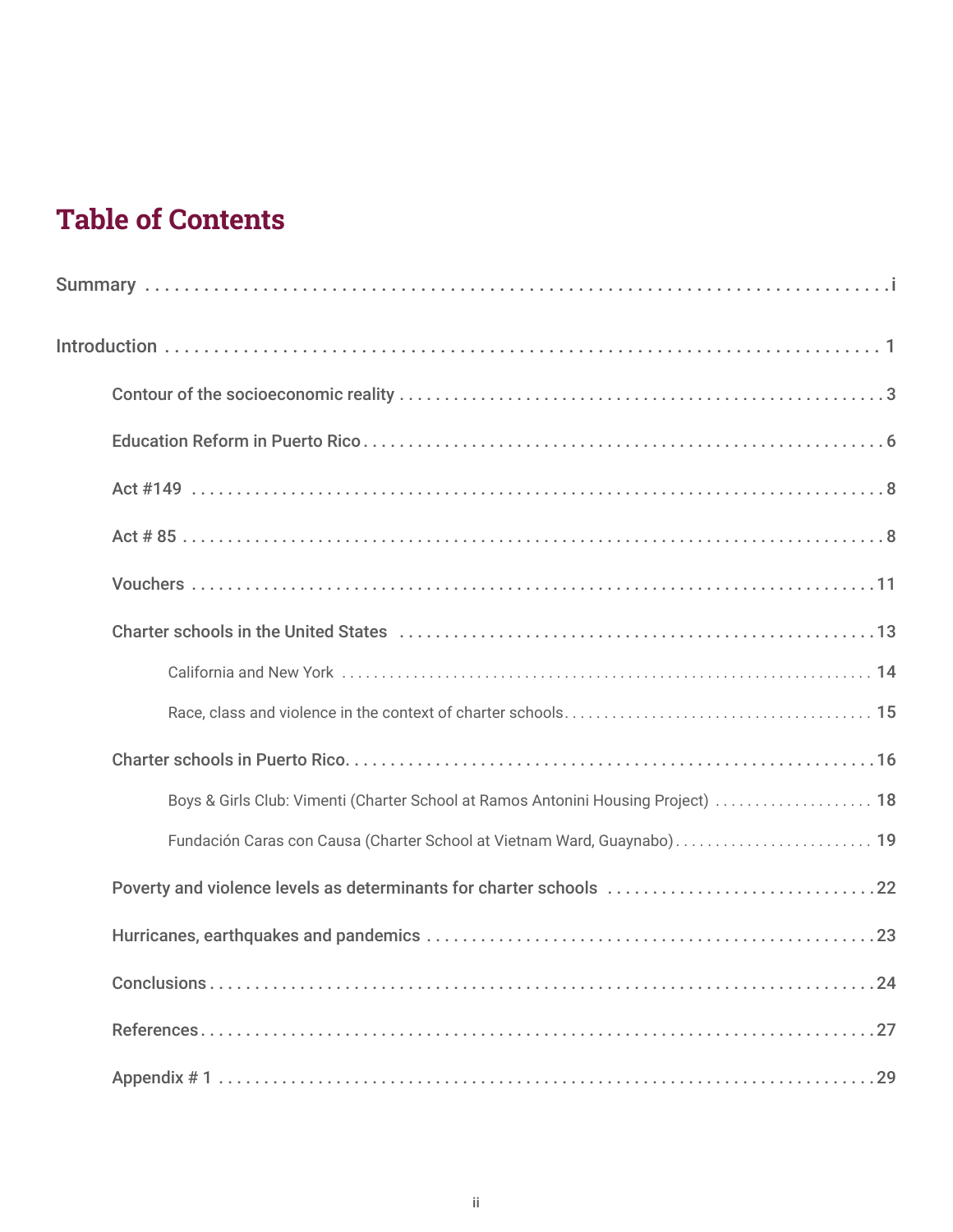# "There is no way to run a charter school if you don't have a commitment to social change. Financially speaking, it makes no sense."

# <span id="page-3-0"></span>**Introduction**

Education as an institution faces permanent challenges with respect to being up to date and responsible for becoming our country's vanguard in social, cultural and scientific endeavor. Hence, the most important agenda for education should be to honestly and fully contemplate changes in its vision of the future. Puerto Rico is immersed in a process of redefining its own view of the future in multiples ways. The economic model that once proved to be an example and was exported to other countries for more than 5 decades has shown a conceptual exhaustion as well as a lack of relevancy nowadays (Rey, 2019). Likewise, education formerly occupied preponderant spaces and worked as the institution forging humanistic and professional character in our society; today, it must reconsider what path it wishes to follow. In a society of skepticism and a world where media renders "performance" more important that the search for truth, education must perform an auto-analysis given the times (Lipovetsky, 2018). Education (in capital letters) has to rethink itself, not only in response to its immediate community, but also visualizing itself with respect to its perspectives vis-à-vis future niches in our society and its responses as a member of a universal competitive society.

In this spirit, in our research, it is our intention to analyze the two education laws (Act #149 and Act #85) that directed the education reform in our school system for the last twenty years. Within the social and economic context of education in Puerto Rico, changes in public policy have been examined, emphasizing the charter school model, cornerstone of Act #85 in the last education reform and a point of much debate in our country (See Appendix # 1). The history and ideology that gave origin to this law has been discussed from a critical and comparative perspective. Hence, the model's potential and limitations to bring about change to the education system of the country has also been analyzed. New York, California and Louisiana have become the forced referent due to the similarities in the educational context and experiences. We will make an in-depth study of poverty and marginalization of students as well as the violence in which the social project of public policies is based. The intention is to have, then, a research revealing possible paths to formulate educational policies, given the challenge to adequately manage one of the most sophisticated and substantial budgets of the government of Puerto Rico.

Different **conundrums** have guided this effort. First, we asked ourselves if the Charter School model, spearhead of the discussion and Act 85, could become a potential model for our system. Hence, other conundrums became a unifying thread for our premises:

- **When did these changes in the educational public policy of the country come about and what was their content?**
- **What was the underlying ideology?**
- **What was the socioeconomic situation of the island and the students of the public system?**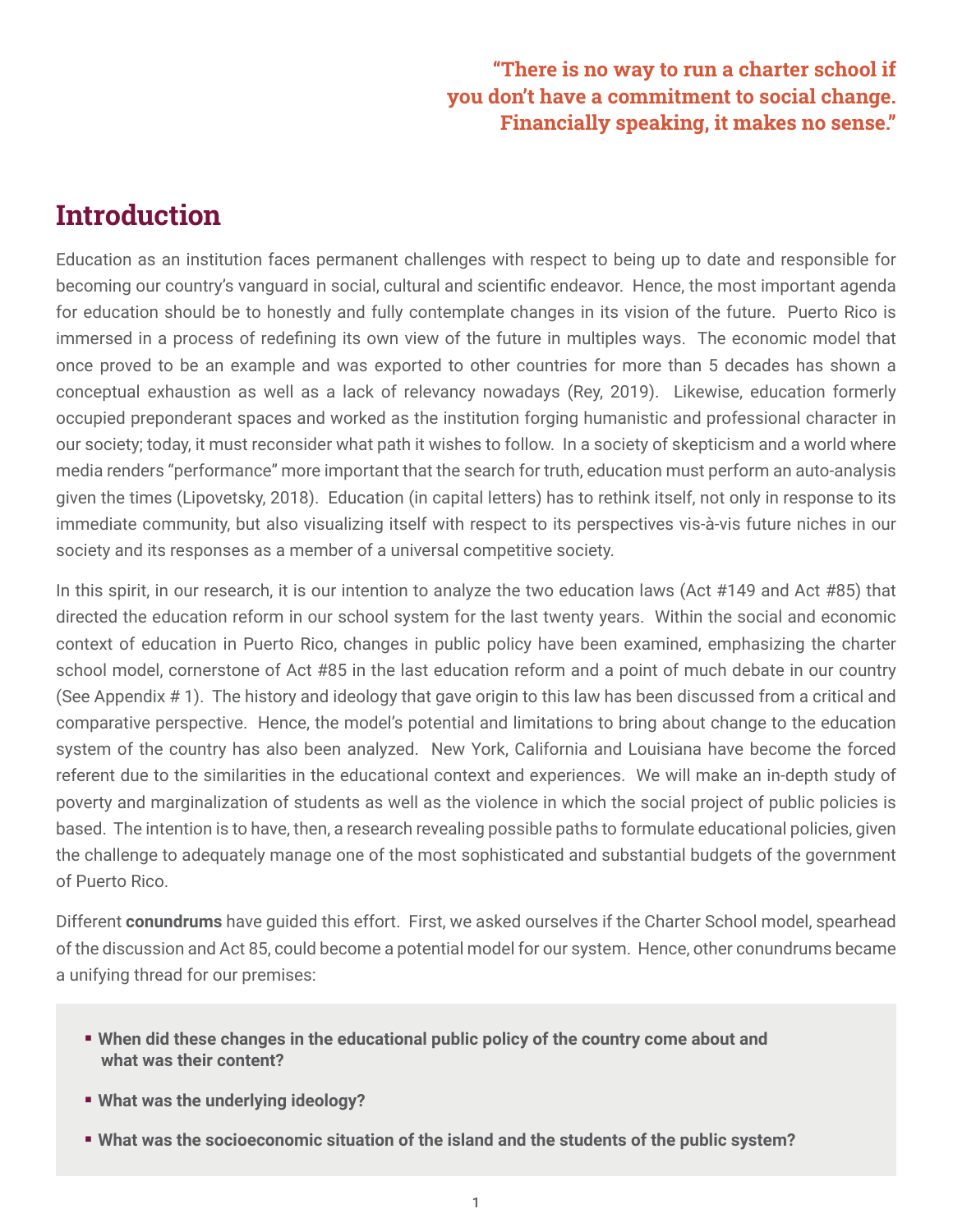- **What was the role of poverty in education in our country?**
- **What is a charter school all about? What was the history and ideology that originated them?**
- **What are educational vouchers all about?**
- **How have these models worked in different jurisdictions of the United States?**

The discussion about education literature in the framework of the case of Puerto Rico, the interviews performed to different officials of the department of education, the empirical work performed by two education centers that used different alternative education methods, and the comparison of charter schools in Puerto Rico to cases in California and New York, allowed us to have answers to the initial conundrums, reach conclusions and offer some recommendations on public policy for the public education system of our country.

The role of education has been transformed. Its social influence is each day more complex and more influenced by other social protagonists who compete and distract our population of learners. Our society demands facing radical changes with respect to its content, its intention to harmonize knowledge with socialization, and the subsequent formation of citizens. From the moment education was institutionalized, it was done with the intention to establish a collective project that answered to societies in evolution and aspired to a better quality of life for the citizens being served. Any transformation experienced by education must be based on the catalyst ingredient most relevant to the learners. It refers to the possibility of using education as the action to transform their reality, serve as a social mobility agent, and have the mission to form values, ethics and citizenship as well as bring about the possibility to learners of joining the labor market. Since the 50s in our island, an education model had already emerged that served as grounds and support to a flourishing middle class in the island with a promise to reduce the existing social inequality at the time (Díaz-Quiñonez, 1988). Currently, we have seen these principles still hold true in countries such as Finland, Chile and South Korea, where evident paradigm transformations in their education have resulted in social advance and a better quality of life in their respective societies (Adamson et al. 2016).

In that spirit, at this stage of the Puerto Rican society, an education project defined with a vision of a new country presupposes introducing challenging variables that will move forward our students, teachers and non-teaching community as well as the entire Puerto Rican society in general. Any proposal elaborated with respect to knowledge and wisdom must contemplate some very tangible variables that are critical for Puerto Rico (Carrera; Rivera, 2020; Fernández, 2020). The greatest priority must be to strengthen humanistic values in our society, to reappropriate our collective values, to reaffirm our idiosyncrasy and ethics in a society that still lacks justice and wellbeing for most of the population.

Most important still, given the development of the last decades social and mental decline in our society, our education must strengthen the vision and implementation of quality of life models that will work as an experiment for our society, today dispirited by an informal and illegal economy, and impregnated with violence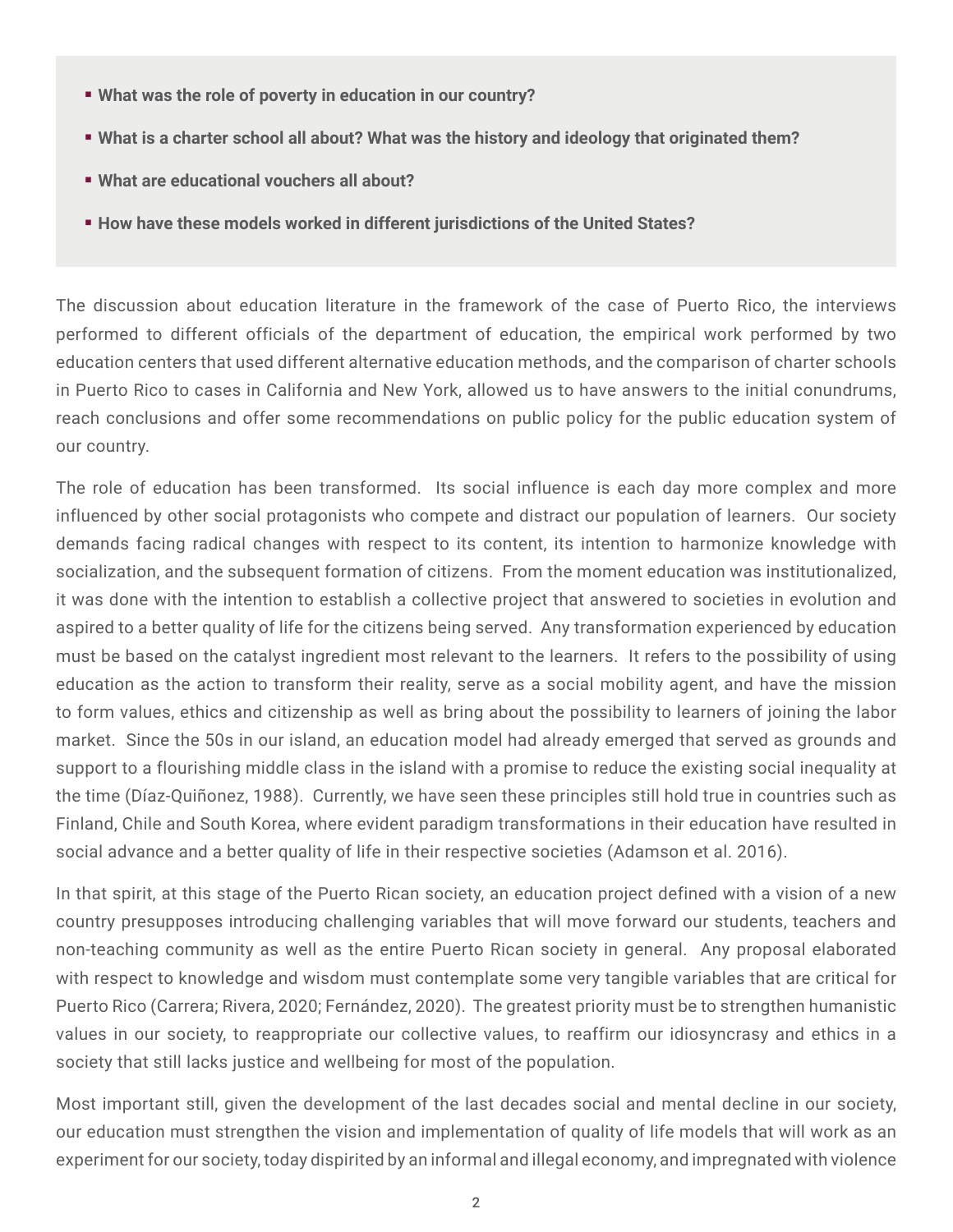<span id="page-5-0"></span>towards the most vulnerable sectors such as women, children, the elderly and others. The reformulation of the role of education in our country must encompass an attitude fostering a culture of dialogue in contexts that each day seem to be lacking among the protagonists of our society.

# Contour of the socioeconomic reality:

Puerto Rico's socioeconomic reality is anchored in a context of poverty, placing us among one of the most unequal countries in the world, despite of what has frequently been interpreted as progress in Puerto Rico. As a matter of fact, in Puerto Rico only 40% of the population is active in the formal economy, almost a third of its economy has characteristics of informality, and it is significant that around half of that economy is in illegal practices (Rey-Hernández, 2010; 2014; 2018)

*...if I flunk it doesn't matter because I already have a corner where to work. I already have two drug-selling spots near the school. Before, there were three, now there are two. This is quite normal. There is a funeral home next to the school and they have already killed two important persons this year. And that was as if a mayor had died and everybody went to show their respect to that merchant.* 

## *(Testimony of a director of a school, 2020)*

This reality shows the conditions under which our students are being educated and formed, mainly poor students who have no other alternative to choose, thus, many attend insecure and defficient schools as has been suggested by Segarra and Luciano in this project. According to the pediatrician and Surgeon General of California, Dr. Nandine Burke-Harris, in a broader context, it has been proven that poverty marks the levels of underdevelopment in the formation of infants, affecting the emotional stability when they have been exposed to those levels of socioeconomic violence (Burke-Harris, 2019).

Public education in Puerto Rico was a pioneer in the Americas due to its inclusive, secular and visionary policies in terms of advancing social equality through equal education, and was a milestone in the formation of many generations in Puerto Rico. Paradoxically, in a very detailed study performed by university colleagues of the University of Puerto Rico, Mayaguez Campus, about access of public schools students to UPR in Mayaguez (UPR-RUM), they highlighted the little access these students had and the low retention within the system (Brusi, 2010). Among the factors hindering their entry and retention, they underlined the following:

- The socioeconomic factors (education and parent's income) affected the possibilities of a student to continue and complete their college, so they suggested that institutions must have resources and support to help those students.
- **The only socioeconomic variable that was important to forecast the student retention was students' school** of origin; in other words, students coming from public schools have less probability of remaining at the UPR-RUM compared to students from private schools. (Brusi, 2010)

The conclusions reached by this research may be extrapolated to the rest of campuses within the University of Puerto Rico, and more so during times of crisis as the ones currently lived in the island. For example, the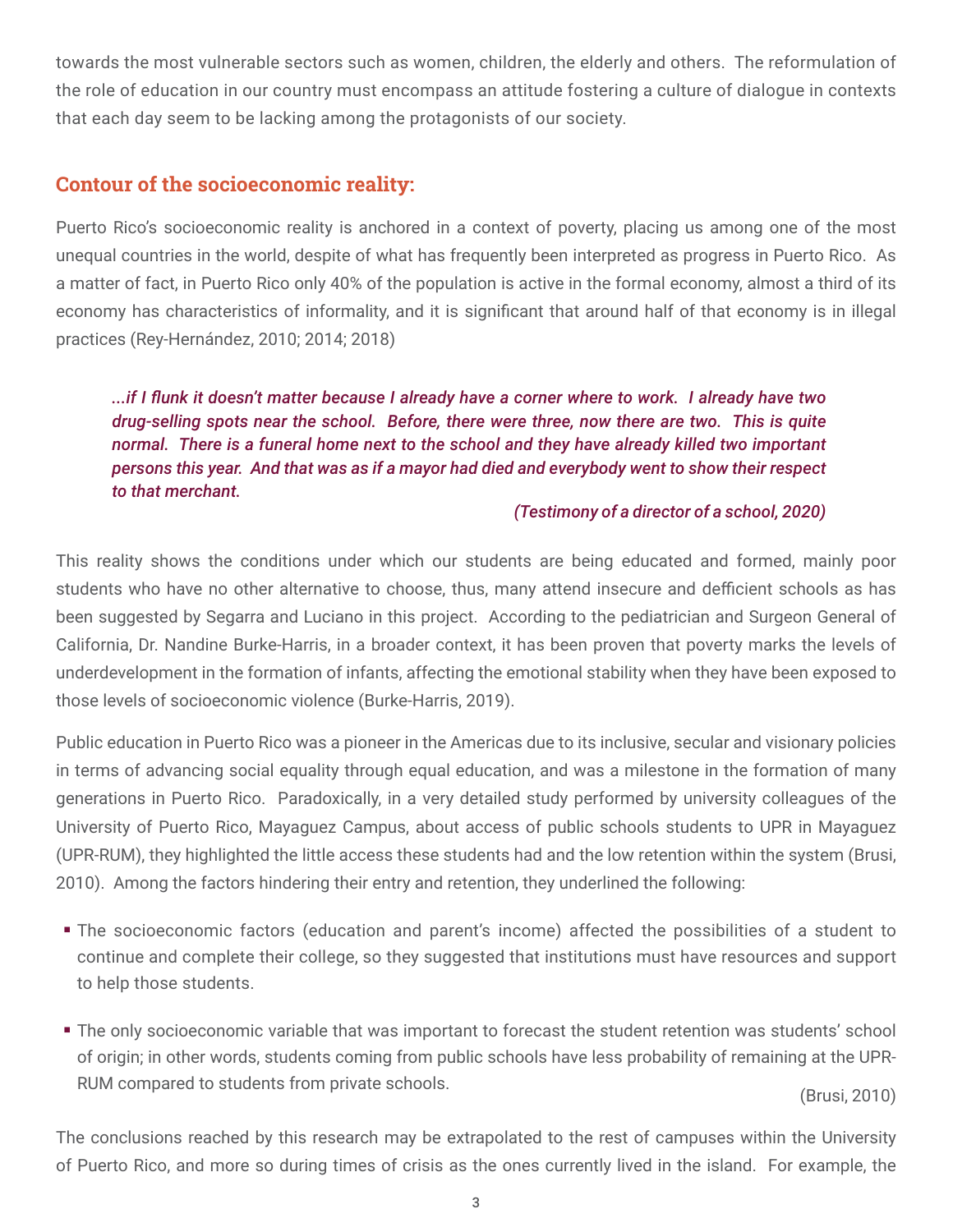study stated that within the last fifty years there has been evidence of academic achievement, which has been accompanied by a socioeconomic stratification. The evidence is shown in the fact that:

- **EXECT LOW INCOME 5 LOW INCOME FOR THE LOW INCORDER** Low income families tend to have forms associated with higher academic achievement (parents' education level, interaction between parents and children, interaction between parents and children with school personnel).
- Likewise, the quality of the school is an important factor in academic achievement, and low income students also have a greater probability of attending junior high schools and high schools that do not provide the needed academic preparation or 'college culture' enjoyed by their higher income peers…
- ...and the most dramatic aspect shown by stratification can be seen in the histories of the life of youngsters and adults who live in public housing. They shared four common themes: 1) chronic tragic events that reduced their academic aspirations; 2) the 'separate' nature of public housing; 3) junior high schools as an inflection point, generally for the worst; and 4) institutional barriers in schools. (Brusi, et.al., 2010)

The reality is that education could be determined by socioeconomic conditions, especially when it is a school communities where a significant percentage of its students live under the poverty level. In those cases, the development of an adequate public policy is crucial.

*At least, 93% of students are poor; it is difficult for me to currently calculate the levels of extreme poverty. It is one of the characteristics we are attempting to work on because the Department does not necessarily works with it, but extreme poverty according to federal standards is based on the number of times you eat during the day and I can tell you I have already made food delivery during the lockdown, because I have families that don't have anything to eat since the SNAP money is not enough or it came late or whatever. They can't go grocery shopping and buy \$500 in groceries for two weeks, etc. Then at least 20% of my students I know are having problems eating three times a day every day, at least. They have all been exposed to experiences with violence or at least 99.5% of them live here, right, in that same area between Guaynablo and Cataño, right in the frontier. They all hear shots; they all have someone they know who has been killed. There is a high percentage among them, I'd say around a 30 to 40%, who have some direct ties with the streets. Whether the brother or the cousin or the father, somebody works in the streets in some sort of role.* 

### *(Community leader, 2020)*

Similar data has been offered by directors interviewed in charter schools where they coincided about the extremely stark stratification prevailing in their communities and the great challenges these institutions have at the community level to overcome the circle of poverty and the distraction to the education process, while also breaking away from a culture of very particular values within these communities.

A report on the Human Development Index in 2017 pointed out that nearly half a million children and youngsters in Puerto Rico live under poverty conditions. The study revealed also that 83% of children and youngsters in the island live in high poverty areas, and 57% live in mono-parental families where 82% are female headed households. This picture sociologically defines a reality that represents the foundation on which education is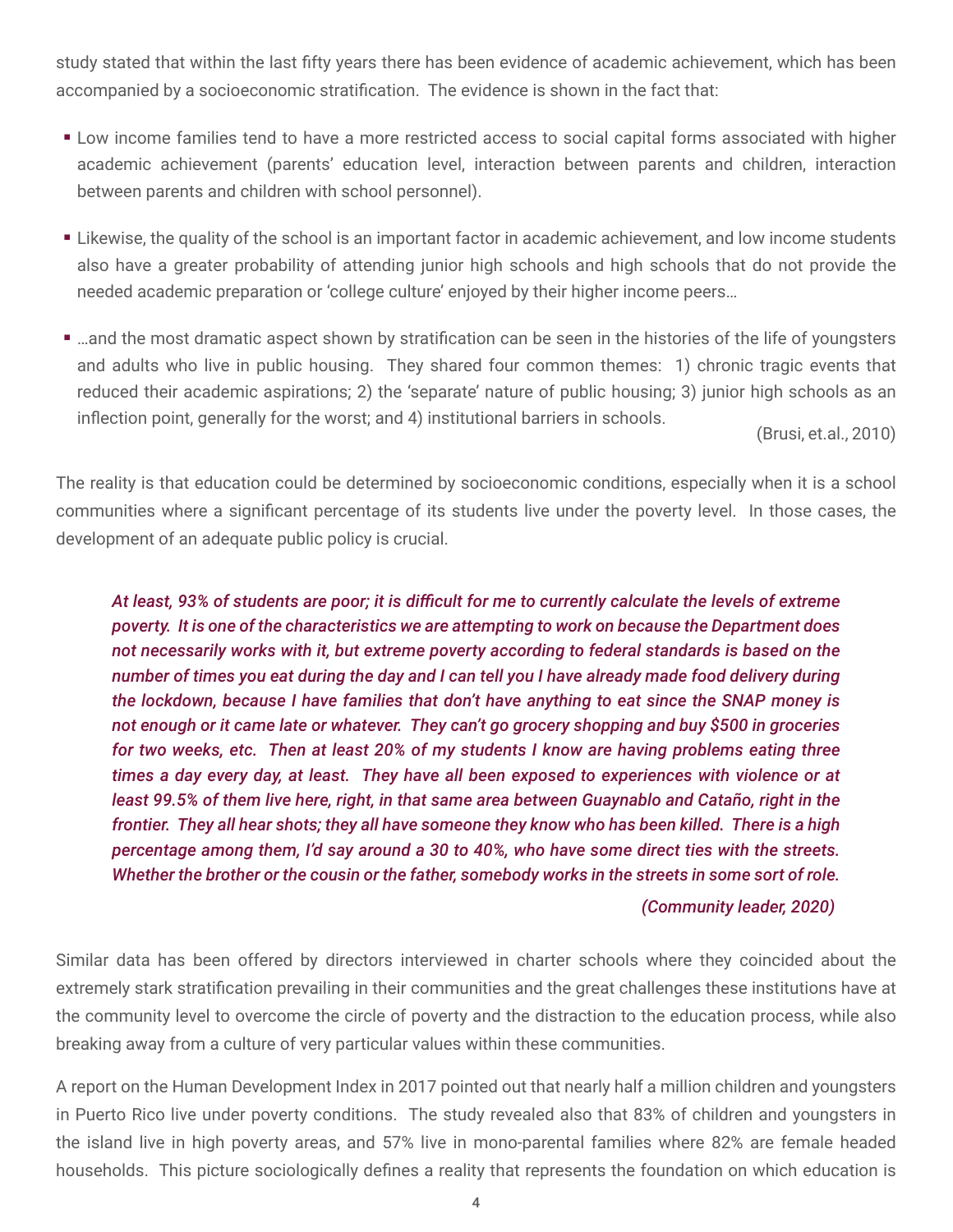being built in this country. If a matching between Education and this reality does not take place, there will be a lag affecting the permanence of these youngsters in the system and their later placement in the labor market.

Ironically, Puerto Rico is one of the places with a higher educational attainment. Annually, near 50,000 students graduate from college from associate's degrees through post-doctoral studies. However, that educational attainment rate has no relationship with the labor market participation, one of the lowest in the world. As a matter of fact, the reality may mean that there is a split between offer and demand in the labor force, or that graduates from our system are not receiving the most competitive academic instruction and specific skills formation. The labor market generates around 17,000 employments, of which only 27% requires post-secondary education (IDH, 2017).

On the other hand, the reality is that youth poverty is tied to poor health and high crime, and a year of that poverty could cost \$4 billion of our country's Gross National Product. This is equivalent to 4.3% of the GNP. A recent study by Youth Development Institute of Puerto Rico (2020) stated that poverty could be reduced from 58% to 49% in three years and to 37% in 10 years if the adequate investment in our youth were made. The truth is that there are around 656,000 children in the country and 308,000 out of those live in poverty, and 38% live in extreme poverty (it represents half a million poor children), with an approximate annual income of \$3,950 according to the data obtained in the same study. Likewise, children growing in poverty are pre-conditioned to have poor health, low self-esteem and significant ties to the problem of drug economics (Enchautégui, et.al., 2020)

Recent research also documented how poverty can be a catalyst agent of toxic trauma affecting the neurobiological growth and subsequent skills of children in the academic and emotional areas..

 The results of a 2012 study revealed that 11.9% planned to commit suicide, 17.3% attempted suicide, 11.6% informed not going to school because they did not feel safe at school or when they either went or came back from school; and finally, a 31.8% stated they felt sad or hopeless. The data showed that some students faced threats to their physical and mental integrity, and it could well contribute to an upsurge in education disparity. (Rivera, 2017)

All these factors must be considered in the reformulation of education, and must be included as part of the education research techniques and the implementation of education policy since our educational reality surges from this gap. Hence, education must contemplate an agenda of wisdom, curriculum, experiences and specific cultural and arts projects that fosters a social space and addresses and proposes projects for our reality as a country. Few actors in our country at this moment have the capacity to call for a change in education and propose alternative spaces for our citizens. There is no doubt that in the world where we live in, certainty is diluted and absolute truths have lost credibility, thus, the educational world's deep reflection and efficient work must occupy a relevant space in our society. This must be the space of our education. The necessary question for the future of Puerto Rico must then be: How can we foster a humanistic, social and scientific agenda from our educational space that will have an impact and facilitate the most urgent transformation required by our Puerto Rico?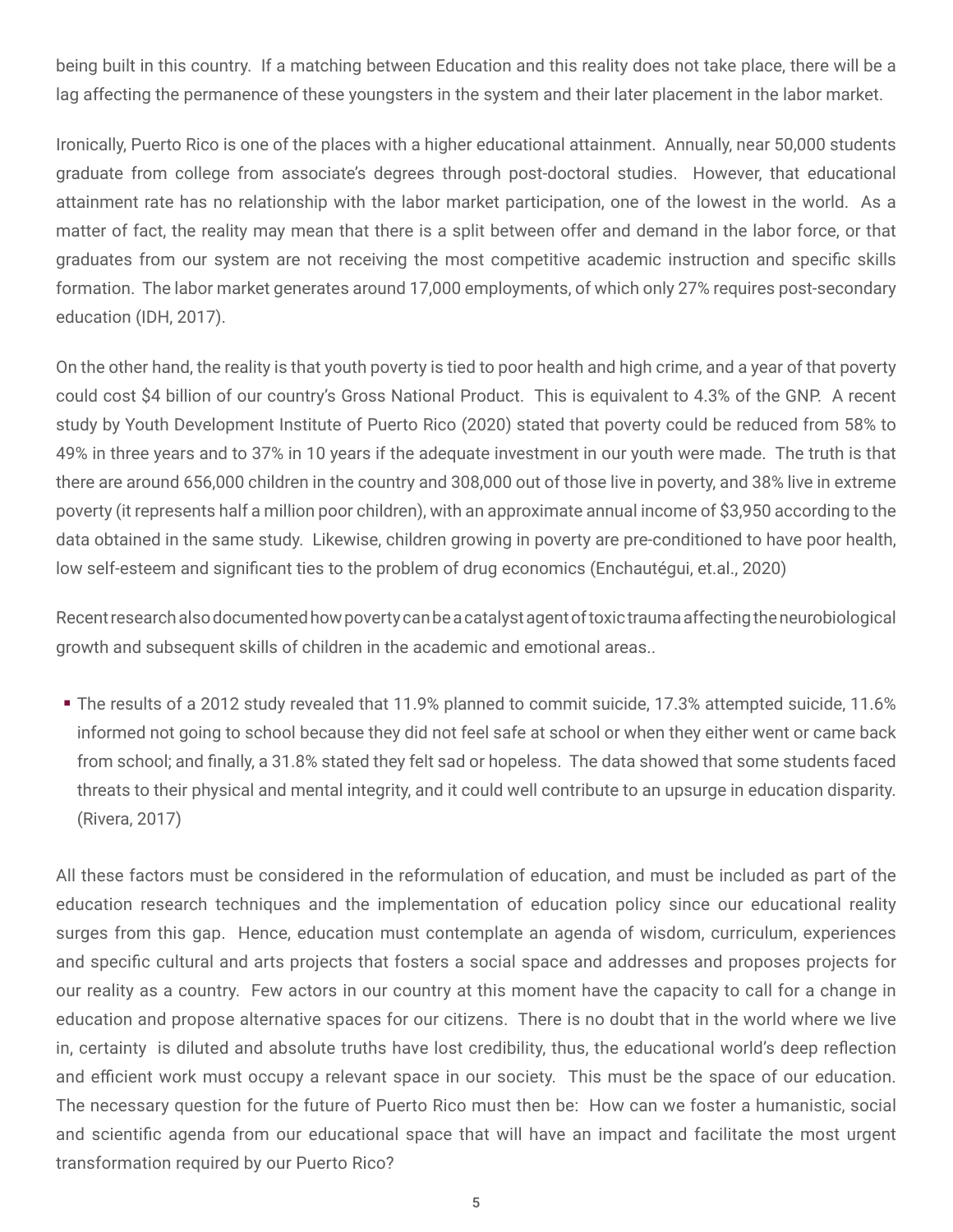# <span id="page-8-0"></span>Education Reform in Puerto Rico

Governance in education presupposes the structuring of an educational policy process incorporating the challenges of an educational philosophy and a pedagogy relevant to the socioeconomic reality and wellbeing of the people (Tomassini, 1998). The educational proposal rises from the formulation of a governance exercise that presupposes consensus, good government, efficiency and justice so our education program performance becomes organic. For that to occur, there must be an understanding among all parties who want to have an effect on educational processes as well as an expectation of tolerance in the construction of that new educational development model in order to be responsive to all actors in the system (Aguilar-Villanueva, 2014).

Most of the discussion that has been generated within the last twenty years in the educational arena in the United States is founded on the economics Milton Friedman, who proposed a neoliberal education model based on the market in the mid 50's. This model would not be directly checked by the government, but rather allow families to have an 'option' to attend any school approved by the State with the use of a state certificate or voucher. According to Friedman, the schools receiving the vouchers must comply with standards established by the government. The quality would be controlled by competition, leading the institutions in bankruptcy to close and the schools with average achievement to increase their performance in order to remain in the market (Pérez, M. S., & Cannella, G. S. 2011). This policy consolidated and fostered the charter schools, allowing students to use the education vouchers from public school funds for any school of their choice. Meanwhile, the No Child Left Behind Act from 2001-2015 opened the door to innovative policies in the topic of public education, mainly with respect to the school accountability as well as students' academic achievement. Under these precepts, the United States education reform was created (also adopted in Puerto Rico) based on the market logic, allowing for the privatization of public education following the competition discourse and the possibility to choose a better option for the students.

This reform generated different stances. On the one hand, there are sectors favoring the neoliberal policies, and on the other, sectors opposing that practice. According to Lianne Mulder (2018), the neoliberal policies advocates argued that when schools face pressure from the market, they feel obliged to compete, leading to a better school effectiveness and efficiency. Besides, it emphasized on the possibility that choosing the best option in the market for your children's education will result in a broader benefit for the citizens. One of the main benefits is, according to this sector, that it represents the solution to the problem of assigning schools according to residential address, particularly for poor students. They lack the financial and social resources wealthier families have to pay for private schools or move to wealthier neighborhoods and have access then to schools with better quality. The free school selection seeks to address the social disparity affecting students in disadvantaged residential areas who would otherwise have no other choice, according to this sector.

The other sector, however, is against the stance of free school selection. Within this sector we find the teachers, unions and traditional civil liberties organizations such as the National Urban League and the Mexican American Fund of Legal Defense and Education (Fondo Mexicano-Americano de Defensa Legal y Educación in Spanish). In some of their claims, they argue that the free school selection, including charter schools and education vouchers, allocates public money for education in the hands of private companies that dismantle the power of the unions, foster segregation and favor the most privileged sectors and the best informed families, while reducing the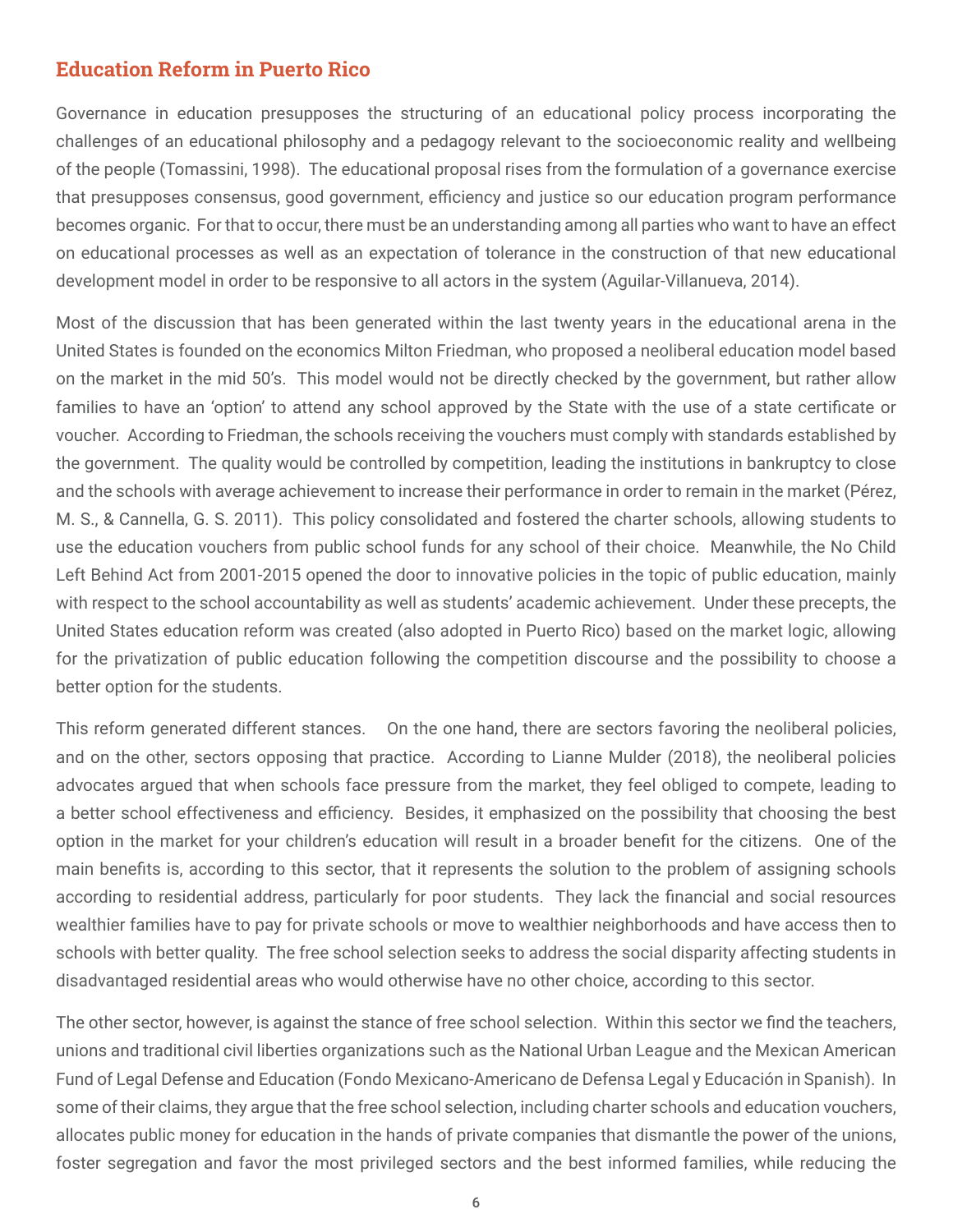opportunities for the more vulnerable families, in particular, those living in low income urban districts and those students suffering a higher degree of marginalization<sup>1</sup>. This opposition to the commodification and privatization of public education is supported by the founding paradox of the competition model, in other words, in a typical market of goods and services, a service producer or provider generally does not share its successful strategies or innovations with its competitors. Given this logic, if the education keeps moving towards a competitive market as any other consumption good in a capitalist economy, then the successful practices, the innovations and the strategic approaches leading to better quality of education will not be openly shared with other schools since they are competing among themselves to attract students. Hence, only if schools do not compete among themselves can they share then successful education strategies in order to improve the educational level in the entire nation.

However, in our very particular case, the education reform is intertwined to the United States due to our political relation. The federal contribution is 30 percent of the budget of the Department of Education; hence, any public policy formulation must be contextualized in the relationship with the United States' Department of Education (USDE). As a matter of fact, during the last decade, the consolidated budget of the Department of Education kept a constant of three billion dollars (combined budget of federal and state funds) despite the fact that enrollment and infrastructure had reduced almost a fifty percent (Appendix #2). Out of this, a third comes from the federal government. However, we must clarify that recently those funds have been frozen due to an investigation by the USDE. This shows the federal government importance in the public policy formulation in Puerto Rico. The federalization of public policies in our Department of Education also presupposes a dependency in such sensitive topics as curriculum design, the measurement of academic achievement, and even the closing of schools in different communities in Puerto Rico.

The history of the federal funds in Puerto Rico has multiple dimensions, and it is certainly one of the key aspects when reviewing the future changes in our education system's governance. Without any doubts, it has repercussions when formulating public policies. In terms of budget, the government of Puerto Rico approximately receives two billion dollars for grades K-12 as well as post-secondary level. A fundamental consequence of this component in our budget is that the use of these funds is conditioned to goals and objectives established by the Congress of the United States, meaning that they may coincide or not with our educational challenges at the Puerto Rican national level. Hence, our strategies and challenges include the creative design of objectives harmonizing the federal guides with the concrete needs of our education system. Beyond the constitutional processes and the powers granted to an agency at a given moment, there are basic considerations that could be indicators of what are the possibilities of amending a structure in the Executive Branch such as the Department of Education. Among these alternatives, there is the possibility to assess where the excess lies as evidence of the lack of checks in the execution stage by the Department and see also how sensible the management of the existing resources is. Likewise, the process of knowledge construction in a country must be inclusive and participatory when formulating values and knowledge for our society and must be inserted within the demands of the globalized society we belong to.

<sup>&</sup>lt;sup>1</sup> Although the reviewed literature used the concept of students of color, and not marginalized, we have chosen to use the latter since it includes a broader spectrum of diversities (ethnic group, race, social class, to mention a few).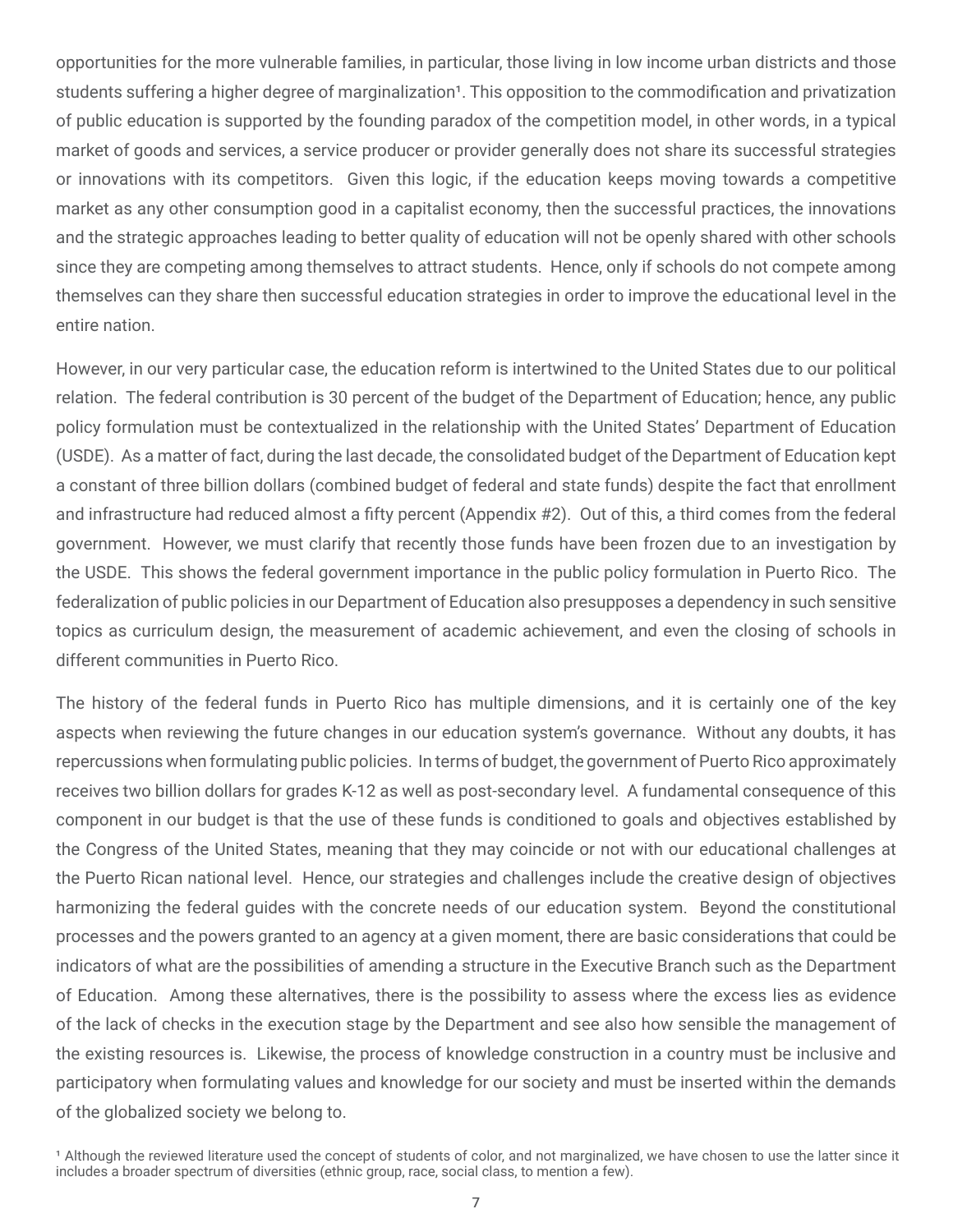# <span id="page-10-0"></span>Act #149

According to these principles, at the end of the XX Century, Act # 149 was approved as the framework for the education reform. This Act, formulated in 1998, states the form and manner in which the Department of Education will be structured and governed. However, in its own statement we find the first judicial obstacle that the government agency faced. First, the law stated that the Secretary will be the only one responsible for the supervision of over sixteen hundred school directors in the system at that historic moment in 1999. Hence, the law eliminated the intermediate supervisory task, thus creating an almost anarchic structure due to its complexity and lack of discipline. For example, the superintendents were left without work and new administrative jurisdictions were created over the districts leading to an extreme autocracy and a crisis in supervision. Likewise, it fragmented the sense of identity in the processes and added to the gap within the district structure. Although in principle the intention of the law was founded in granting more power to schools, a positive element of that reform, paradoxically, it never offered the adequate training to prepare the personnel that would be in charge of that evolution. As part of the political comings and goings and given the proximity of the 2000 elections, the government then decreed that all public schools in Puerto Rico would become 'community schools'. This project never materialized to its full extension and it was extremely rushed, but had it been adequately and deeply pondered, it may have empowered the schools in the public education system. In this respect, the governance concept, understood as a process that harmonizes efficiency, justice and equality, thus, a good management, remained structurally mutilated by the law itself.

However, I must underline that the organic law then led to an increase in participation of parents as well as the rest of the school community who all got more interested in the educational process governance. As a matter of fact, this was combined with the election of a new appropriate unit of the teachers represented by the Teachers' Federation, which brought as a result a broader activation of teachers and non-teaching personnel in the formulation of policies and rights within these communities. Certainly, this has its successes and failures in terms of the results, still it could be said that the foundations were laid for a construction that could have been adequately developed with more training, more stability in the succession of secretaries and public policy, but it was unfortunately interrupted by partisan politics and little government stability, a permanent enemy of the Department of Education in our country (Rey, 2008).

## Act # 85

The second education reform in Puerto Rico was performed with the formulation of Act # 85 of March 29, 2018, bringing about a new process to reformulate the Organic Act of Education, substituting the former Act 149 in effect as of that date. Twenty years after Act # 149, this new formulation gave grounds to a series of changes, some of them structural and others strictly administrative in nature, pursuing among other things more efficiency and effectiveness in the governance of the Department, one of the largest in the government of Puerto Rico. Under Act # 85, 10 crucial points were adopted defining the key notes of the analysis we propose in this study. The considerations of this research started a review of said law that in some aspects contravenes Act # 149, which served as frame of reference and legal structure for the administration of the Department of Education during the previous 20 years.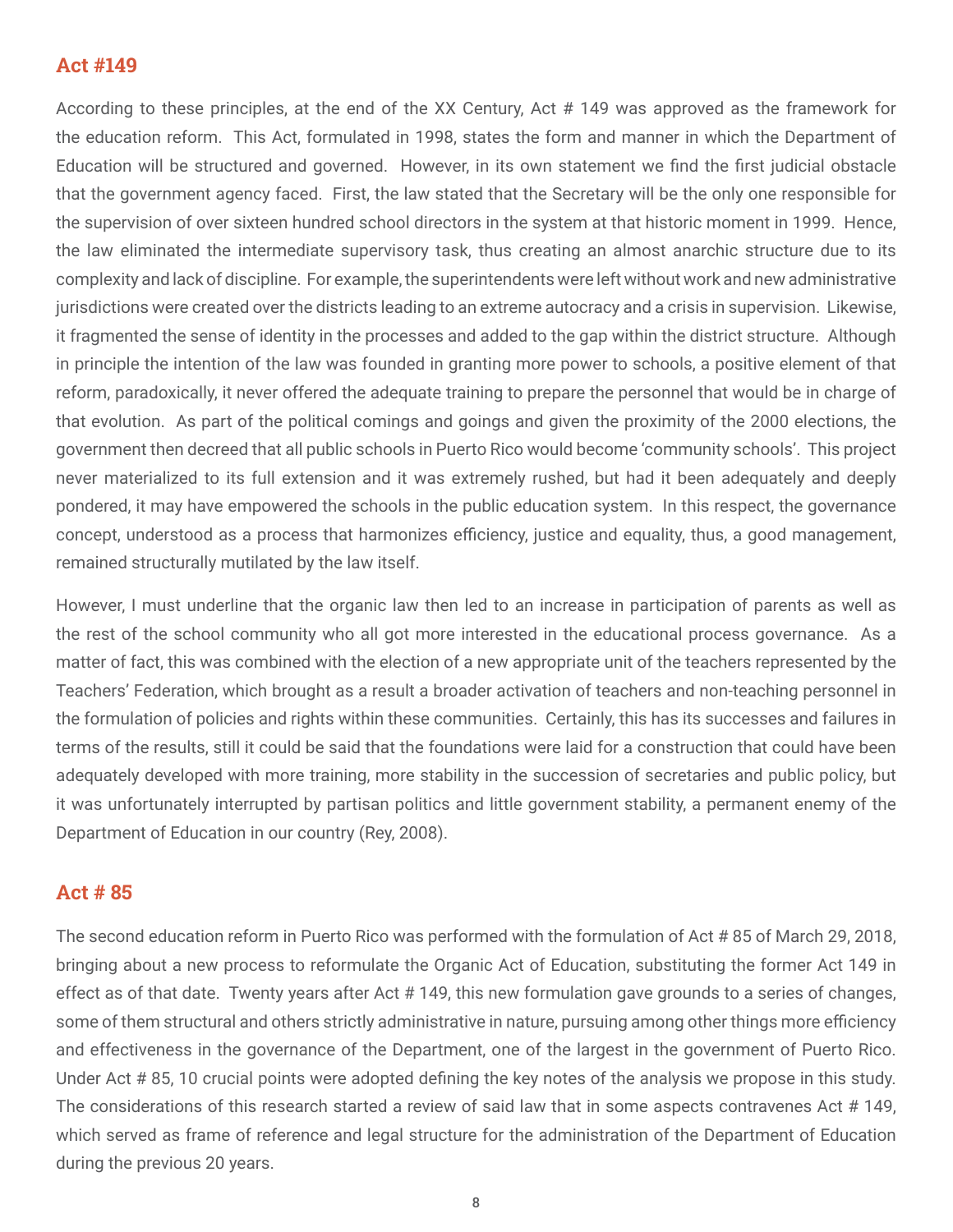The ten defining and most critical elements of Act # 85 are the following:

- 1. to reformulate the education system in function of the student as the center and main axis of education;
- 2. to establish a budget based on the average cost per student to guarantee that students receive the same investment of resources in their education;
- 3. to establish Charter Schools to give access to a broader academic offering to students through non-profit specialized entities that could strengthen the curriculum and the teaching, and allow communities, including parents, to have a more active role in the their children's education;
- 4. to establish the Regional Education Office to decentralize the services, have a more efficient structure that responds to the needs of the school community, reduce cost and eliminate redundancy;
- 5. to establish efficient evaluation and accountability systems;
- 6. to establish a digital transparency policy in the education processes;
- 7. to delegate more faculties and responsibilities to regional superintendents and directors to address the academic and administrative matters, and evaluate their performance through constant accountability;
- 8. to acknowledge and bring about more participation of the third sector so they can have a direct and active collaboration in the education process of the Department of Education;
- 9. to establish a Free School Selection Program as an additional alternative to foster equality in the access to quality education for the most vulnerable sectors of society, encouraging a direct subsidy for parents through education scholarships;
- 10. To amend the definition of "Public Enterprise" in Article 1-104 of Act No. 447 of May 15, 1951, as amended; to abrogate Act 149-1999, as amended, known as "Organic Act of the Department of Education of Puerto Rico"; to abrogate Act 71 – 1993, as amended, known as "Act of Education Vouchers and Free School Selection"; and for other related purposes.

These ten elements responded to public policies that in Puerto Rico, as we pointed out before, were mainly intertwined to neoliberal policies in the United States as well as global policies. Without this historic background (related to the colonial relation and neoliberalism as the most recent expression in the colonial relation with the U.S.A.), it would be impossible to make an analysis of the recent education reform in Puerto Rico stated in Act # 85. The tendency of school reform during the XXI Century in the United States focused on the efforts to impose the market logic in public schools where students and their parents could behave like consumers vis-a-vis a broad array of services (Apple, 2006). This neoliberal policy resulted in the development of school vouchers, credits and public funds to choose schools in a number of states, as it was stated in points nine and ten of said Act.

This free selection policy is within the framework of the No Child Left Behind Act that set the grounds to analyze the charter schools, the education vouchers, the closing of schools, and its implications as it relates to students and the public education of our country.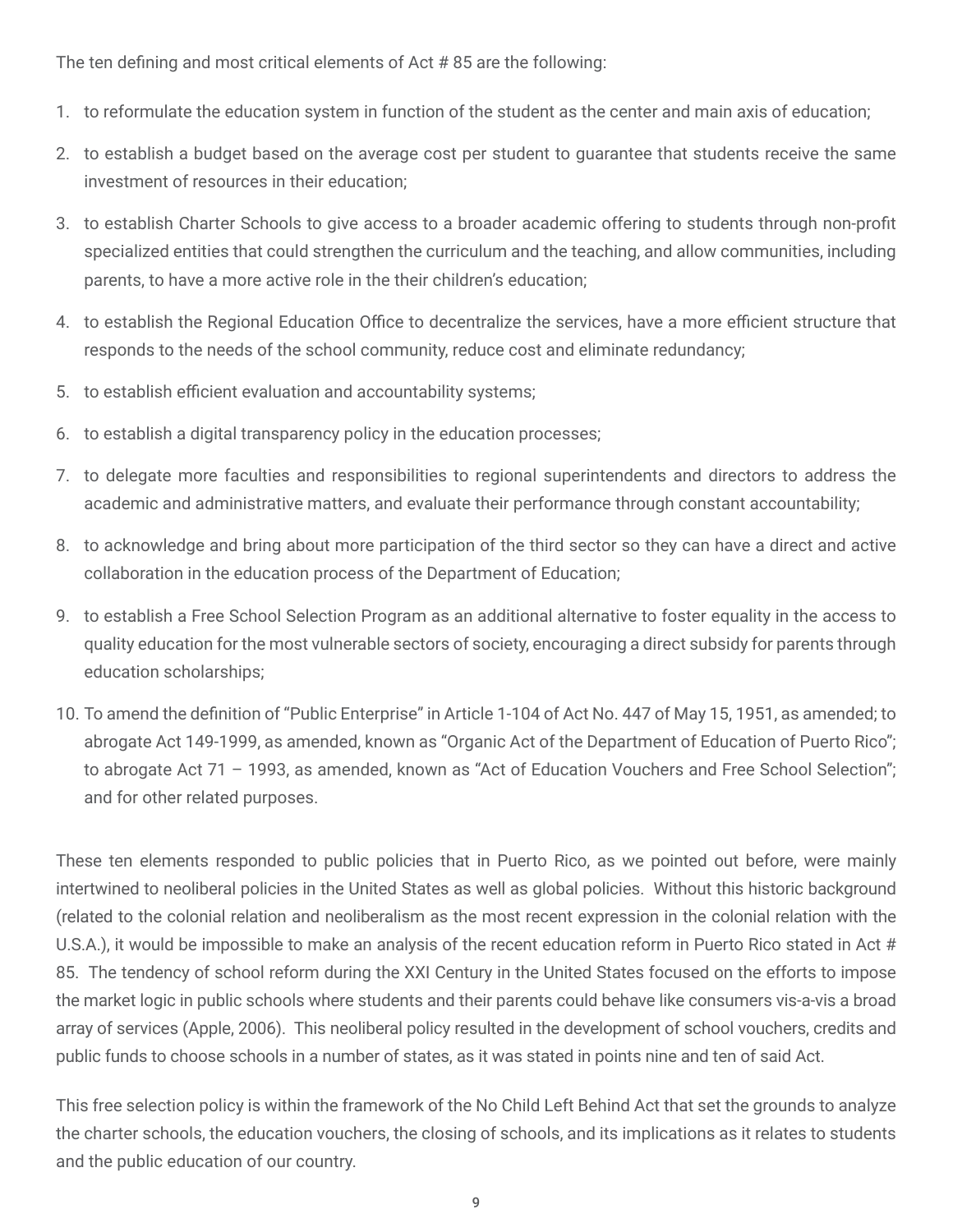Out of the 10 points of Act 85 that are key to the education reform definition, we must underline that only charter schools and school vouchers project represented the most radical and innovative aspects to be implemented. It does not mean that the others were not important; they were already addressed in a higher or lesser degree by Act 149. However, what differentiated the Act 85 project was that it added two vectors that moved the axis of public education into more competitive strands having an important and radical repercussion and transformation on what we know today as public education.

Let us see this process in detail. Point number one was to put the student as the center and protagonist of education; this was a constant narrative during the las two education reforms and without any doubt a successful one. As it could be seen, that process was to be ratified in the formulation of that policy implementation.

Likewise, the budget based on the average cost per student, the second proposal, is a new effort to revise the budgets of the Department of Education that in the past had been unequally distributed with respect to the students. In that sense, there has been an effort to introduce calculations based on the cost to be tested in future budgets. However, when proposing broader equality, the recommendation is to give more budget to schools facing the largest challenge, typically those in lower income communities. The truth is that at this moment the Department of Education's budget has been intervened by a third party that watches over the nature of the fund distribution. This may result in a more rigorous process and slowness in how the vital resources of those federal funds are managed. The situation has worsened due to the country's financial crisis, in addition to the Fiscal Oversight and Management Board for Puerto Rico that oversees key decisions of said Department. This may have an impact on the government reforms, and the Department of Education is certainly no exception..

*If you take a look at that law, it looks good and all, but I don't like Act # 85. I believe they just threw a skeleton there and then delegated the administrative power, the regulations; I believe it's super dangerous and you say in theory, in theory everything that is needed to have a good school is there in paper, it's there, because… they just did a lot of copy and paste of the old law (Act #149) to create the new regulations. The spirit of Act # 85, in other words, the statement of purpose is perfect. You take a look at programs like 21st Century, a federal program, and you say that it is perfectly designed because it is based on evidence but you don't see that in the everyday life of a school.* 

### *(Community leader of a charter school, 2020)*

The other elements to be discussed in this law have to do with transparency and accountability with respect to evaluation, which is a constant challenge in the Department and the transformation of second level directors, meaning superintendents, regional directors and school directors to address their process more efficiently.

The charter schools' leaders interviewed agreed that the Law is still vague and that they delegated too much on the regulation process and that was a real concern because they did not necessarily have the opportunity to issue comments on the regulations due to lack of time. They stated that if there was something extraordinary in the law was the fact that it demanded that 70% of the budget went to schools, but the reality between the Law and politics, in real terms, is different since politics have impeded for that to happen since it would automatically imply the termination of a lot of employees and a restructuring of the entire agency.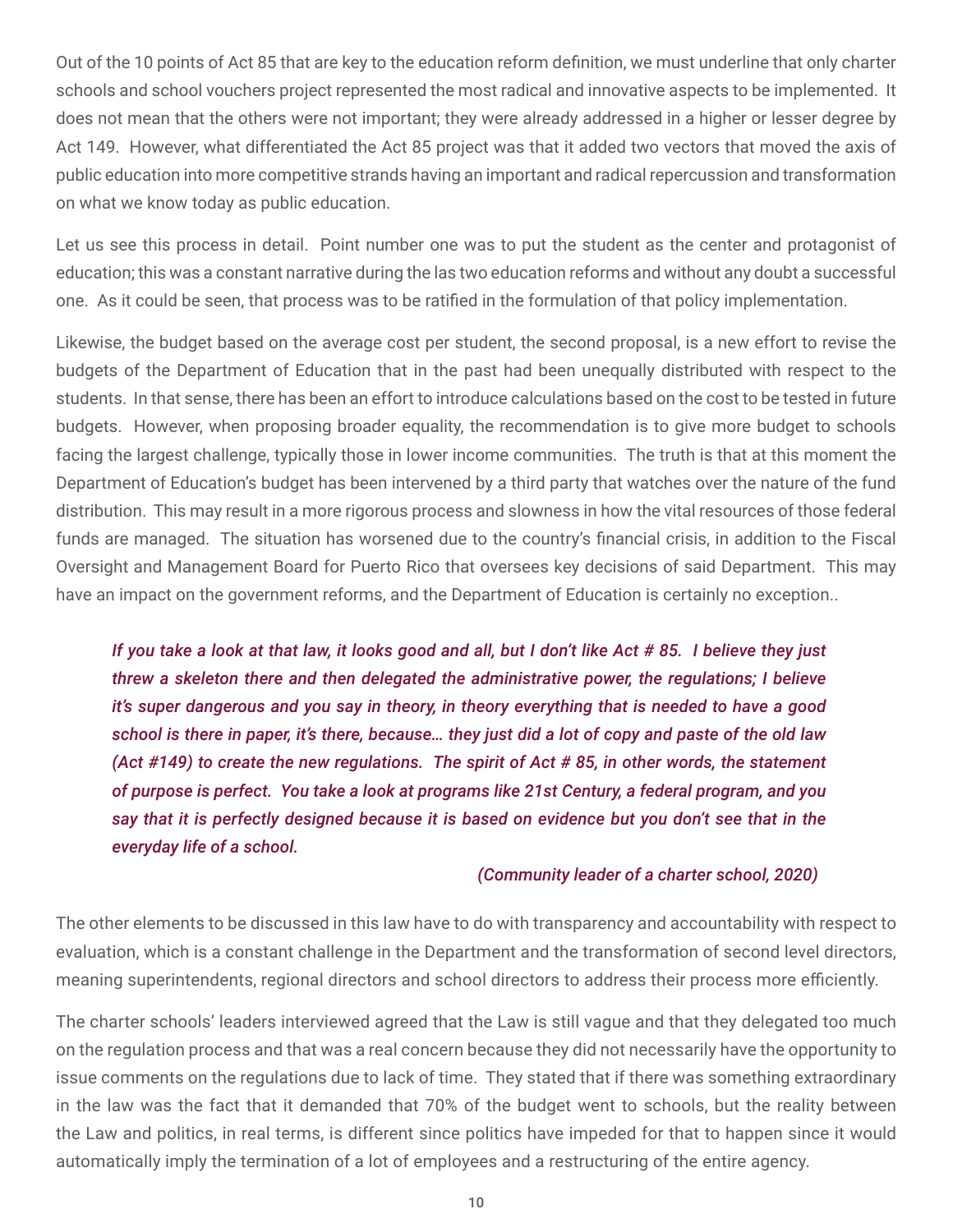<span id="page-13-0"></span>*And then, with respect to the specific chapter, I believe it is chapter 8 of charter schools, I would limit more who can apply. I would eliminate the municipalities, recently created organizations, because one thing is what we did, we created a subsidiary to separate the legal-financial responsibility from the rest of the organization, but it is still under CARAS, and a different thing is to set up the corporation in the morning to file your proposal in the evening. You must be able to demonstrate that those who constitute the organization or the organization itself do have a track record in education that has been proved; and they must be non-profit organizations. It shouldn't be municipalities nor companies they create that are not non-profit organizations. That doesn't work.* 

*(Interview to a member of a charter education community, 2020)*

## Vouchers

The education vouchers' experience in the education system in Puerto Rico seems to be like other states where the practice has been tried. For a sector in education, it has had outcomes contrary to the best interests of our education. For others, its effectiveness must be tested in the field, and they question the real intention of different the economic sectors as well as the ideological interests of many of the proponents. Hence, those efforts must be taken with caution for the wellbeing of our education and our students. Some scholars (Castro-Hidalgo et al., 2016; Adamson et al., 2916; Astrand and Bjorn, 2016) have agreed that the arguments by the free school selection advocates are founded in the possibility of election, particularly for students in impoverished and marginalized contexts so they have other alternatives. This fact as such does not have to be iniquitous; however, the most recent history in Puerto Rico is filled with bad practices by different corporations in the education sector who committed felonies as well as misappropriation of funds of the public education sector. In other words, this policy may have the potential of putting the money of public education in private hands with interests that may be foreign to the best educational purpose of justice and equality. Likewise, Mulder (2018) revealed different private interests that have been involved in these policies. For example, the National Association of Education opposes the education vouchers since they divert essential resources of public schools into private schools, for the most part religious schools, while not offering a real 'option' for most students.

Studies conducted in the United States related to the Hispanic population have shown great disadvantages after having tried education vouchers in some jurisdictions in the United States. Although it is not uniform among the different minorities and, without a doubt, there were successful cases, the history of exclusion in education projects dating back to the XX Century in the United States has certainly raised flags among some of these populations (Vélez, 2007). Furthermore, more recent data point out violations of civil rights for discrimination due to gender, ethnic origin and sexual orientation while using government education vouchers in an open violation of the citizens' rights (Fiddiman & Yin, 2019). All these practices can be in detriment of the nature of public education. All this can and must be regulated if in fact the intention is to consolidate the best practices in education. However, the experience is marred with exclusion of that otherness in those processes.

What social implications could it have if most of these education vouchers were directed to education institutions with particular or religious ideologies? For the National Association of Education as well as for the teachers' groups in Puerto Rico, the education vouchers threaten the protection of civil rights since the private, religious and home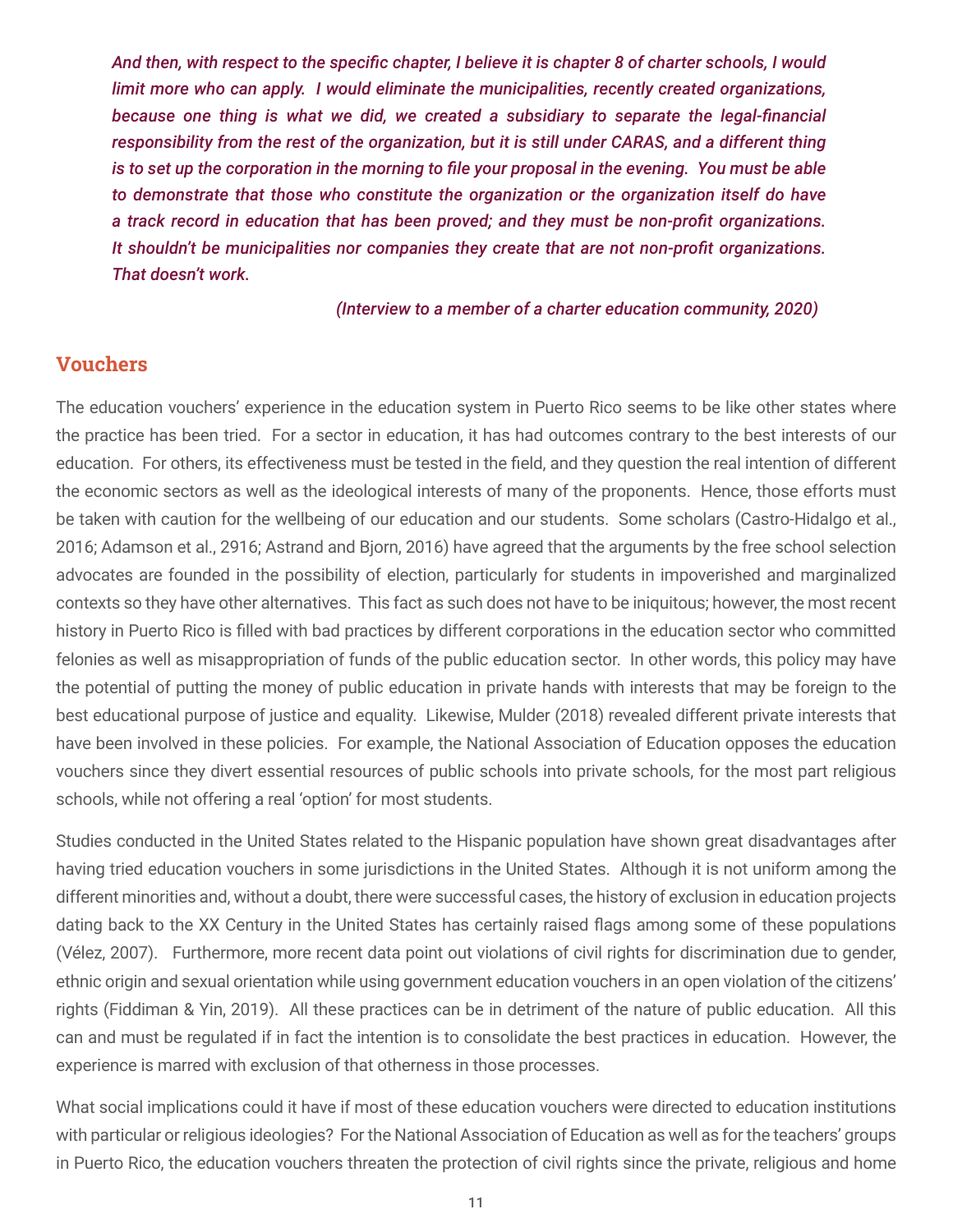schools are not fully covered by the civil rights laws. Therefore, private schools accepting vouchers for students could discriminate in their admission and employment based on the religion of their preference and could use public funds for sectarian purposes. For the Association, the education vouchers offer less accountability with respect to public resources in comparison to public schools. Private schools are not required either to adopt the academic standards, guarantee duly qualified teachers or administer the evaluations required to public schools; besides, there is no evidence that the vouchers improve the learning in students. L. Mulder (2018) concluded in his work that based on the experience in the states that introduced this policy, the education vouchers did not improve the students' achievement and they offered a false parental 'election', since they do not offer options for 90% of the parents whose children attended public schools, and particularly, for parents with special need children with low scores in their tests or with behavior problems (Mulder, 2018).

In the case of Puerto Rico and with respect to the education vouchers, Act 85 states:

- *Students from public or charter schools will be eligible for the benefits of the Program when they apply for admission to a private school or students from private school who apply for enrollment to a public school when they comply with the requirements stated in the Law and its regulations for each of the modalities of the Program. The Program will be in effect from second grade onward and the benefits will be granted at the beginning of the school year. In total, up to a 3% of the total students enrolled each year will be eligible for said program.*
- The free selection Certificates of public schools for students from the Public Education System as well as for students from private schools, will be requested by parents, custodian or the person in charge of the student to the schools participating in the Program and that they choose as part of their independent decision-making exercise.

The Program will have five (5) types or modalities:

- 1. free selection of public schools by students from other public schools;
- 2. free selection of public schools by students from private schools;
- 3. access to private schools by students from public schools;

4. education advance for talented students who take university courses counting towards college programs as well as secondary school programs; or,

5. access to private schools to comply with reasonable accommodation for students of special education to whom the Department has not offered the needed services to comply with their academic achievements pursuant to applicable state and federal laws. (p. 87)

It is important to clarify that Act 85 itself states that:

 This Program has been implemented on a trial basis. The Secretary will determine the areas that will be under trial and the way it could be gradually broaden, establishing that it will be equitable among all the education regions. By making these determinations, the Secretary will ponder the factors as follows: the student population in the different areas, the number and capacity of the public and private schools as well as any other variables that will foster the best utilization of the resources. It is hereby stated that no more than a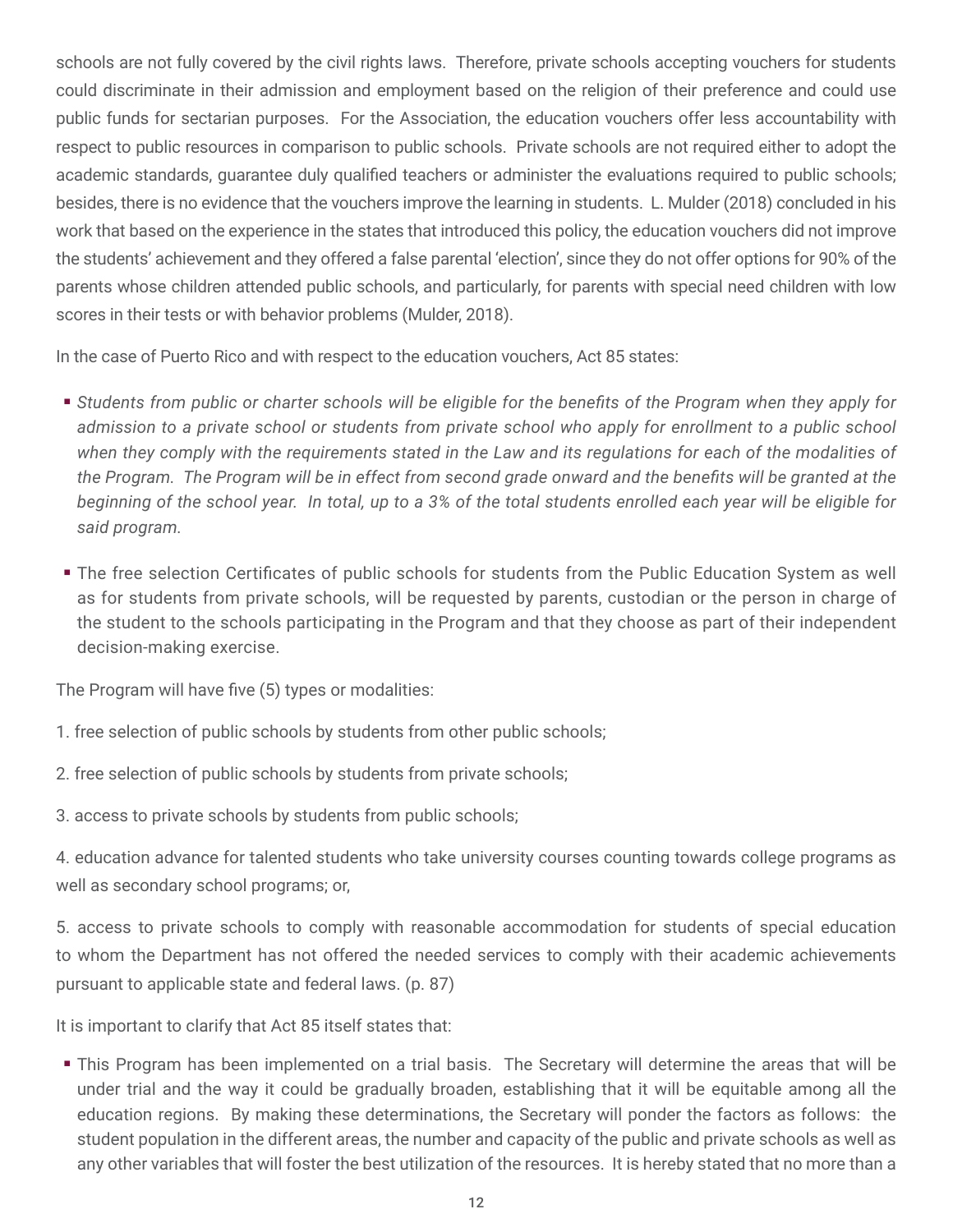<span id="page-15-0"></span>three percent (3%) of the equivalent of the budget allocated to the Department as per the established formula per student each fiscal year, in other words, out of the 70% destined to direct services for the student. (p. 88)

Dr. Eligio Hernández Pérez, Secretary of the Department of Education, in an interview for this research told us that this is the first year of the trial of this effort and that they are focusing in the modality of moving students from public schools to private schools. Hence, out of the 2,530 applications, 2,284 were approved. There were then 246 applications rejected, and at the end, 407 students accepted the education vouchers.

# *When we approached the families to check the reason why they were not able to redeem the total of the certifications, they stated that as a family they had to prepare for the beginning of the school year buying uniforms, books, educational materials, and since the process coincided with a social event in Puerto Rico where there were changes in governor…these variables did interfere in terms of voucher redeemed.*

## *(Hernández-Pérez, 2020.)*

From said interview, it was evident that the demand for education vouchers was marked by a preference of specialized schools as a common denominator. Besides, we must point out that the low participation of students in the utilization of education vouchers introduced some questions with respect to the viability of the project as well as its usefulness in this historic moment in public education. According to the Department's data, the demand was aligned with sports, hence, other offers of the vouchers were limited. As a result, it would be interesting to assess the students' real interests so the Department itself can make those offers. It is important to reiterate that the amount a family receives with the education vouchers is \$2,275.72 annually. This amount may limit considerably the offer of private schools because the cost of high-quality private institutions fluctuates between \$5,000 and \$13,000 average per year, without including the cost of other social and academic activities that are part of the educational experience. It would be worthy to consider then if the budget granted to private schools could be used to establish more specialized schools according to the students' interests, or instead perform a balanced curricular revision which can be more integrated and holistic. Once again, the results of this first phase cannot be concluding due to the manner it has been implemented, and we will have to wait for the project to have an extensive trial period to obtain more definitive results. However, it seems that the results will be evaluated not in function of the academic terms, but in function of its technical and economic terms. During our interview to the Secretary of Education, he insisted that there is an external evaluation mechanism for the applications, and it was to be performed by the Federal Affairs Office of the Department as well as the Office of Government Ethics, that although it may seem that they aspire to establish a refined process, it may still face bureaucratic and slow complexities contrary to what is needed in a decisionmaking process of this sort (Hernández-Pérez, 2020). However, the literature reviewed has shown the risks these projects may face; thus, state controls are proposed requiring supervision and evaluation of the same. This aspect is yet to be seen in the face of the functionality of Act # 85 itself. (See Appendix #1)

# Charter schools in the United States

The free school choice movement had its most intensive peak during the nineties in the United States. As previously stated, said movement has generated a diversity of positions with respect to what a public education policy should or should not be. Charter schools constitute a key point of our debate, although currently, the same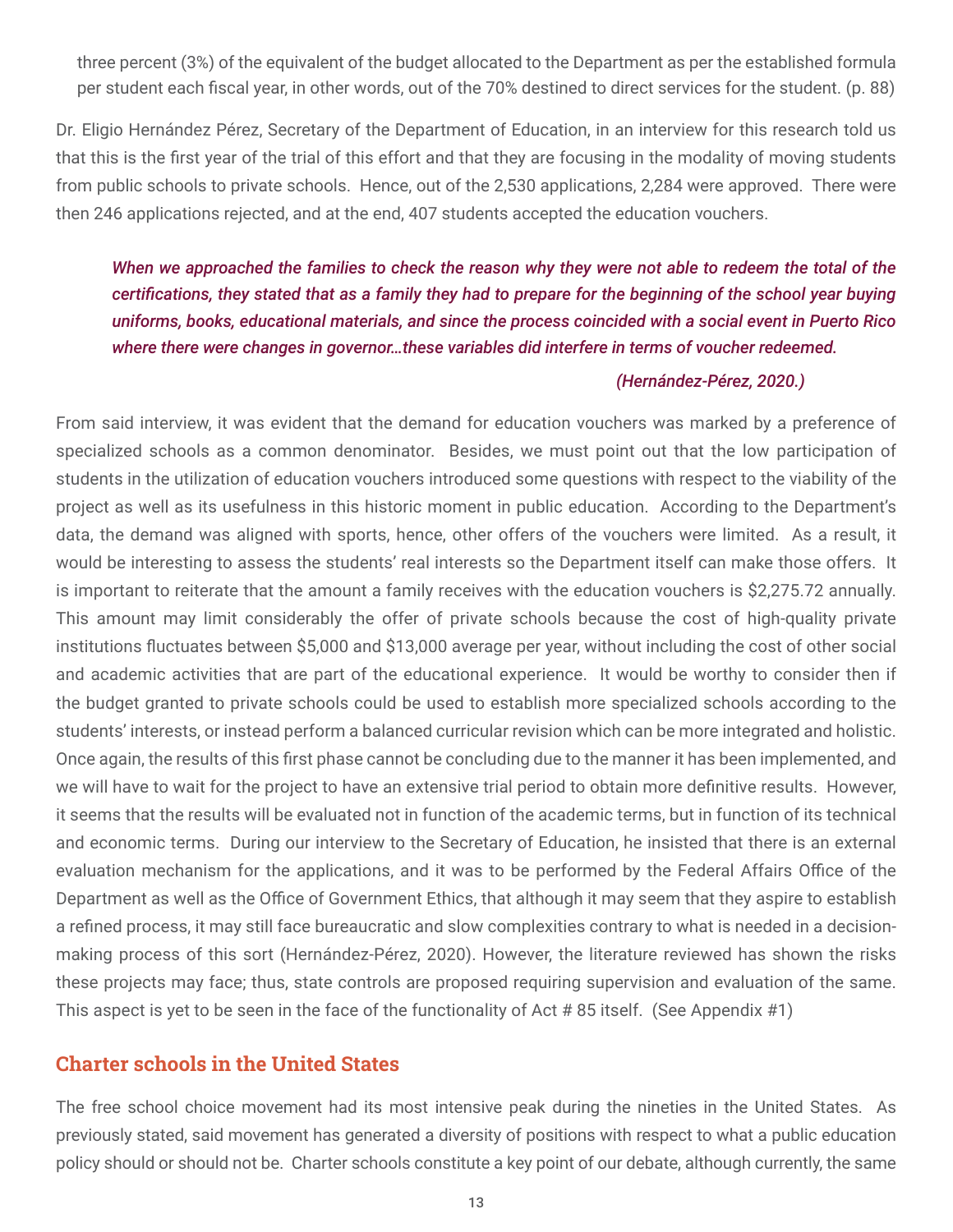<span id="page-16-0"></span>are public and secular. On the one hand, these schools elude the bureaucratic restrictions of school districts, thus leading to some controversy. On the other hand, the stances in favor argue that charter schools significantly improve public education since they create: (1) choice of curriculum, structure and discipline; (2) accountability or responsibility for the educational results and progress of students; and (3) autonomy for the teachers, parents and administrators. (Renzulli, L. & Evans, L. 2005). The proponents suggest that reinforcing the choice, the accountability and the autonomy will result in high quality schools for all the children, underlining the benefits directed to those from impoverished and minority environments. The opponents, on the contrary, fear that charter schools cannot solve the broader educational problems, and in any case, they point out that they have become an instrument of elitism in some counties, depleting the resources of public schools. Renzulli, L. & Evans, L. (2005) stated that the American Federation of Teachers (AFT) agreed that charter schools may not be capable of better educating students than traditional public schools. However, as they continue to grow in numbers and the percentage of students favoring them increases, the potential of charter schools to change (as a benefit or a detriment) the public education system of the United States also increases. The most recent data by the National Center for Education Statistics, proceeding from the Department of Education of the United States, estimated 6,885 charter schools as of 2015-2016; whereas the most updated data in the charter schools' website in the United States estimated 7,038 charter schools for the year 2917-2018. These last data included the opening of 65 charter schools in California, 47 in Texas, 36 in Florida, 20 in Arizona, 16 in New York as well as from other states. According to these data, the 7,038 charter schools provided services to 3,167,800 students nationwide.

### California and New York

The states of California and New York represent paradigmatic cases with respect to the establishment of charter schools and have similarities with the public education policies in Puerto Rico since they have Hispanics and Puerto Rican in their student body. Between 2001 and 2004, McKinsey & Company was hired for the first time in the island to perform a reengineering of the academic and administrative processes of the Department of Education, and the referents in all the cases were these two states (Rey, 2008). The literature on charter schools in these jurisdictions evince an attempt to measure efficiency of these schools based on a comparative study with traditional public schools. These analyses are supported by the official discourse of the alleged benefits brought about by the implementation of said schools. The studies aim to measure the implementation effectiveness of charter schools based on the different benefits they generate. Some benefits may go directly to students in charter schools, whereas the others are indirect benefits for the traditional public schools and their students. Thus, it fulfilled the alleged reform leit motiv of traditional public schools. However, this type of comparison presents some challenges. According to Ron Zimmer and Richard Buddin (2009), there exists an ambiguity in the research when trying to propose how to measure competitiveness, and how it can be demonstrated. In general, it is understood that charter schools have different competitive effects according to the variety of environments they are inserted, and according to the curriculum and approach of the school at stake. For example, the state of California is in a context where students compete for school enrollment based on their residential area. This factor makes the opening of a charter school rather a scape valve for overcrowded traditional public schools and its enrollment. In the meantime, in other scenarios, it could mean the definitive loss of students, and add a larger financial pressure to already existing schools, leading them to closing. The outcomes of this research, based on interviews to directors and data on student achievement, showed that there was scarce evidence as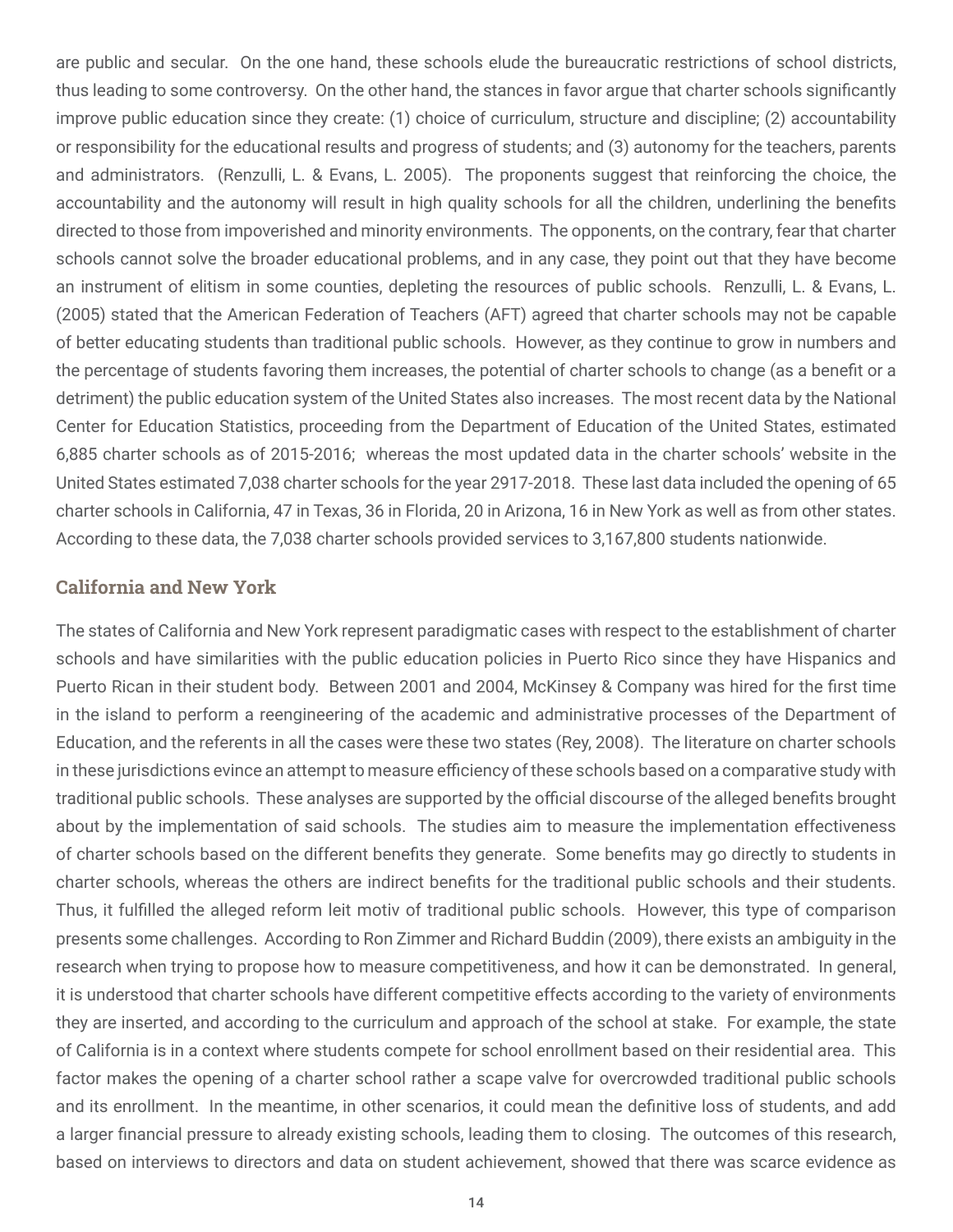<span id="page-17-0"></span>to the competitive positive effects of charter schools in California. As it can be seen, the decision was based on students' enrollment and not for any other reason; hence, it is difficult to measure academic or any other benefits. It is to be understood that if charter school does not have a systemic effect in competitiveness, they would only be having an effect on the academic achievements of students attending those schools.

In the context of New York, according to Sarah Corders (2018), the opening of charter schools did not happen randomly, and they were located in low income areas with more minority students and prevailing low scores in state exams in math and reading. The research conducted by the author compared the outcomes of students in New York school districts after a charter school opened nearby, with the outcomes of students in the same schools before the opening of a charter school. In addition, it also compared the outcomes of students closer to a charter school vis a vis the outcomes of students at the same schools when the closest charter school was farther away. The outcomes showed that students closer to a charter school performed better. It means that students attending schools and sharing the building or any facilities with charter schools performed better (standard deviation 0.08) in math, and standard deviation 0.06 in reading versus 0.02 when the closest charter school is half a mile away. Besides having a better performance in tests, students did not repeat grades as much, and absenteeism went down when the building was shared with a charter school. The author underlined that the greatest gain for traditional public schools from the opening of a charter school was students' improvement in reading skills. In summary, the findings and the New York data showed that instead of depleting the resources and placing students from disadvantaged districts farther away, students performed better when charter schools are opened nearby. Students from school districts that did share the building experienced the most positive indirect effects (Corders, S. 2018).

As we can see in the context of New York and California and according to this study, the advantage and benefits of charter schools are measured based of the closeness of the school; hence, it would be interesting to also examine the location in the case of Puerto Rico. This study has shown the importance of the charter school location since it is evaluated in relationship to the interests of the population sector living in that environment.

## Race, class and violence in the context of charter schools

Linda Renzulli and Lorraine Evans (2005) rescued an important aspect to be taken into consideration with respect to charter schools. They studied if charter schools are ruled by national, state or district laws, or other educational reforms, and if they vary among themselves. At the national level, the authors, according to the literature reviewed, pointed out that charter schools seemed to be offering equitable services to minorities. Meanwhile, a state or district analysis revealed that minorities enrollment in charter schools occurred in broadly segregated contexts. In California, Amy Stuart Wells (1998) found that Hispanics were insufficiently represented in charter schools since thirty percent of the charter schools were predominantly white. Robert E. Crew and Mary R. Anderson (2003) cited by Linda Renzulli and Lorraine Evans (2005) reported that charter schools in Florida were more segregated that traditional public schools (82 percent compared to 51 percent white in the rest of the North American nation). Similar patterns were found in school districts in Arizona, where Casey D. Cobb and Gene V. Glass (1999) found that white students' enrollment in charter schools was 20 percent higher than in traditional public schools. In general, they cited studies by the different authors to evince that the analysis per State showed the great extent of segregation between whites and non-whites in charter schools. However, it is always argued that they serve minorities, but mainly in segregated contexts.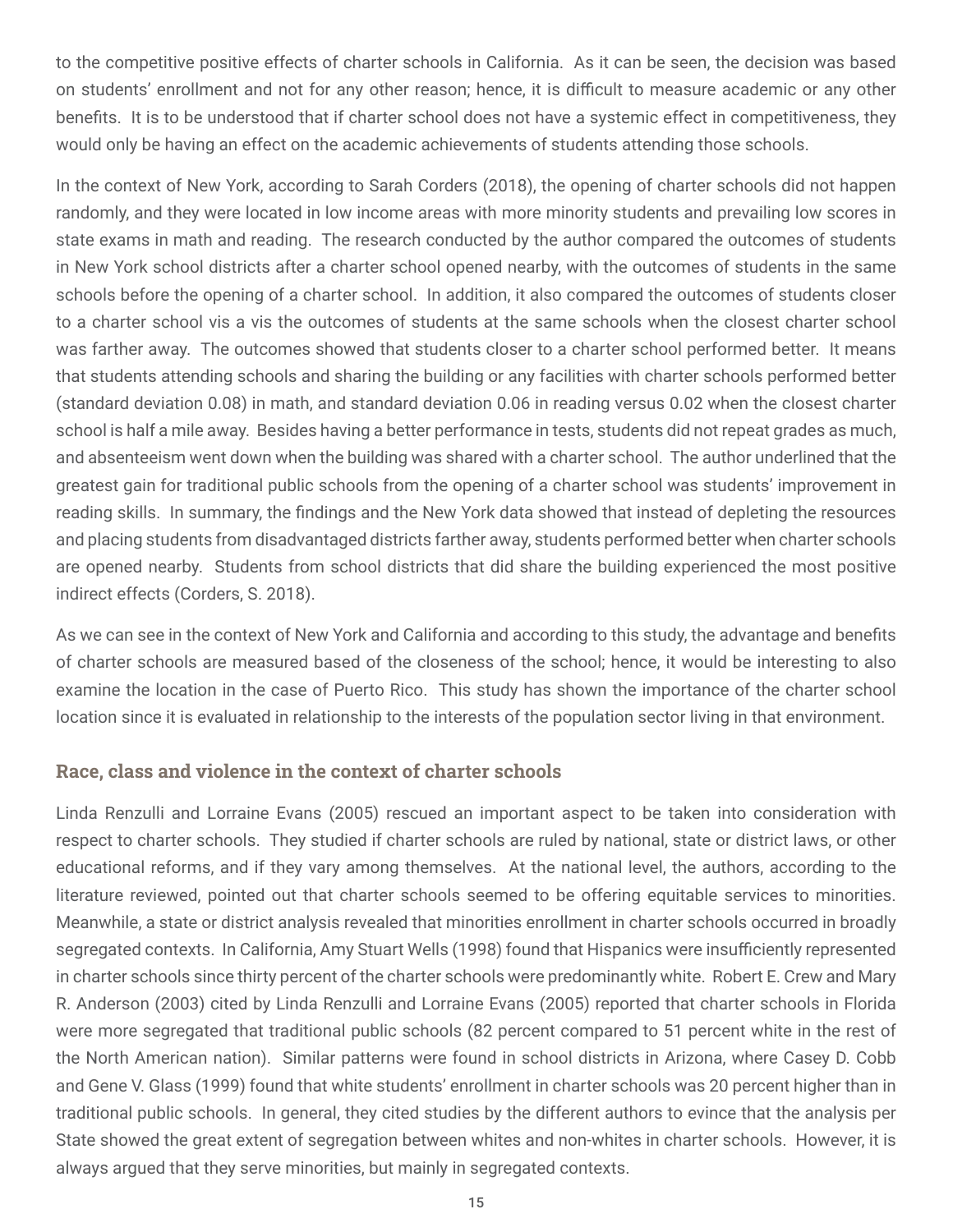<span id="page-18-0"></span>Likewise, it is important not to lose perspective on how the curriculum approach or specialization in charter schools may contribute to racial segregation. The study plan and the school may affect the probability of having minority enrollment. Some charter schools offer specialized educational programs such as marine biology or fine arts; other offer direct instruction or back-to-basics curriculum, and still others are for special education students. It is relevant to keep these notions in mind because minorities students may be attending charter schools, but they may be designed for special education students and not preparatory schools focused in college, which has a repercussion in later access to secondary studies. This was seen in the states of Arizona and Texas (Renzulli, L. & Evans, L. 2005). The research conducted by these authors concluded that white flight – a concept that refers to the escape of white people, in this case from schools, due to social status, quality and desirability of studying in certain schools, reasons attributed to racial prejudice- still persisted in the public education system. The authors argued that racial integration has been a key element in white flight and that as a matter of fact, continues to be a key factor in the racial composition of charter schools and free school choice. Some of these schools, in some states more than others, serve the purpose to foster racial segregation in public schools. The conclusions shed in this study point out that charter schools offer white flight a public school option without the inconvenience of changing residence, changing jobs or parents daily commuting. Second, the study did not find a significant association between clauses based on race and the enrollment of white students in charter schools. Even the states having a racial clause may not be complying with said regulation. Lastly, academic quality does not seem to affect the white students' enrollment in charter schools, and it seems to find an explanation in the history of racial segregation in the United States and in the consequences of racial separation in schools. The study proposed to continue analyzing the function of charter schools in general terms with respect to racial and social class displacement. It has become a re-segregation ideologically supported by the current president and facilitated by many local and state governments that have forsaken their old desegregations plans.

As a corollary of the aforementioned, the Hispanic population in the United States must be observed since it is comprised of different nationalities pertaining to South America and the Caribbean, and is increasing according to the 2000 Census to a 12% of the total population. The projections estimate that in 2050 the Hispanic population will increase to a 24.3% of the total population (Cordero Guzmán, H., 2005), an increase of mostly youngsters, 26 years old in average with 21% of the Hispanic population under poverty level. This has significant effects particularly for Hispanic children, for whom the incidence and experience of poverty has been more evident at a younger age. It is well known by all, that children are disproportionately exposed to risk factors that can perpetuate poverty. The United States Department of Education has identified different 'risk factors' such as the following: (a) mothers with an education background less than high school, (b) belonging to a nuclear family receiving financial and social welfare, (c) monoparental families, (d) parents whose main language is not English. The gap between Hispanic and white students is still significant and persistent. According to sociologist, Héctor Cordero Guzmán (2005), although Hispanic children and youngsters are represented in the compiled numbers, they are excluded from the planning, design, research, reports and policies on education and juvenile programs.

# Charter schools in Puerto Rico

Likewise, charter schools in Act #85 become an important link in the education reform. These schools are defined as public schools managed independently. Said schools have a broader flexibility on their operations in exchange for a larger accountability. The school is established through a charter, which is a performance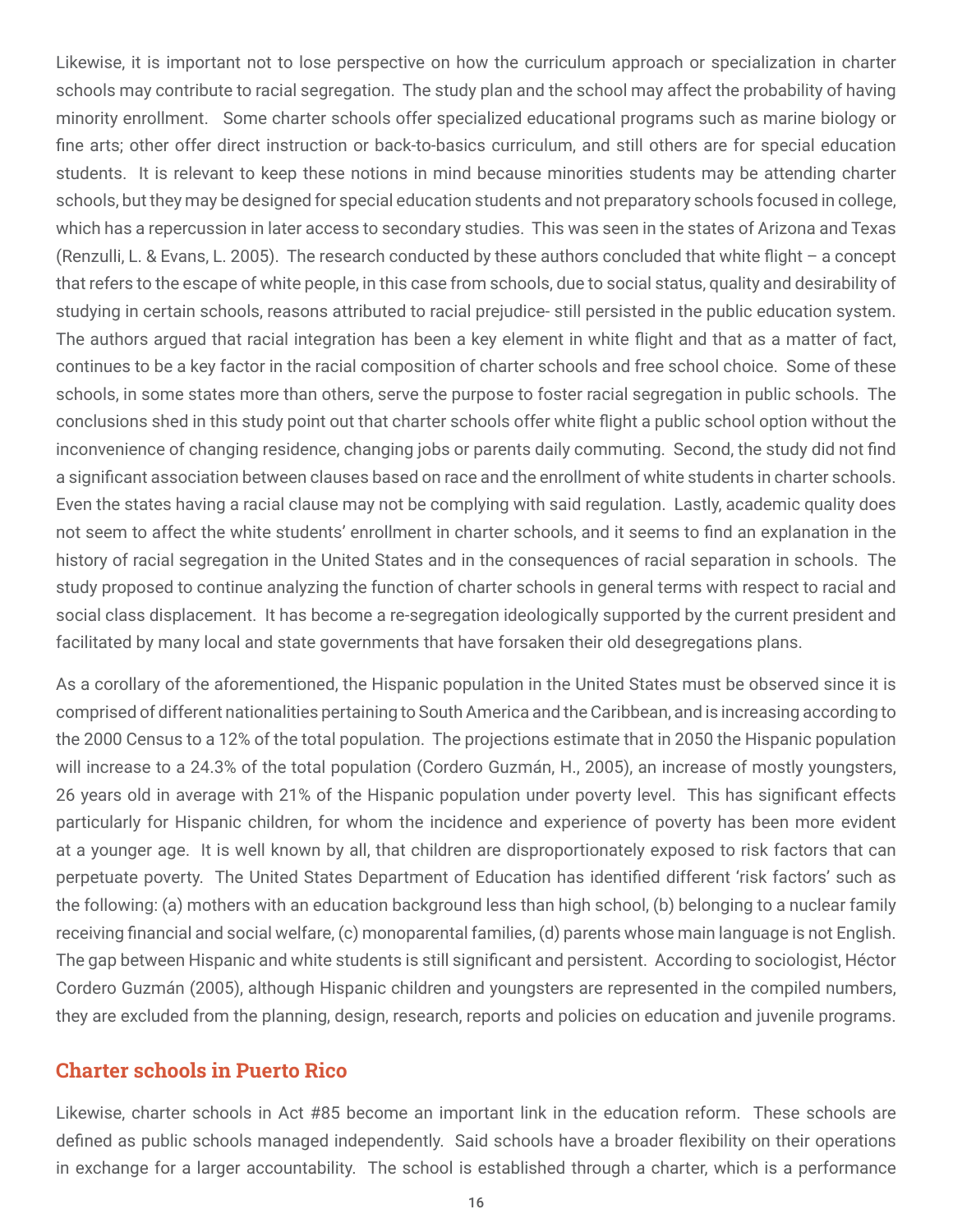contract describing the school key elements. The contract describes school aspects such as the mission, the management and administration, the personnel, the finances, the student enrollment plan and how the previous variables are measured. The state laws and the charter contracts offer the schools autonomy on the curriculum, the personnel, the budget and the schedule. Charter schools are based on selection, which means that students are not assigned to the school based on the place of their residence. In exchange, families must choose to enroll their children in a charter school in order to participate in this experience. As public schools, they are forbidden to charge tuition. They must not discriminate based on religious preference nor exclude based on any affiliation. In most cases, the charter school enrollment is by draw when there are more applications that positions available. Said process may seem to contradict its own purpose of having a school option which means students from all social and economic sectors without distinction having access to higher quality education. Charter schools are not exempt from federal laws governing students' rights and safety, including special education and other civil rights protection. They are also subject to states' accountability systems, and the students must take the required state tests. In exchange for their autonomy, the schools are subject to periodic performance reviews, and may be shut down for not complying with the agreed results. Lastly, charter schools receive public funds in relation to the number of students enrolled. This charter school model has been limitedly established in Puerto Rico; hence, research is necessary to examine the implications for students and for the community in general. Preliminarily and as a result of our research, we were able to confirm that charter schools in Puerto Rico may be the education paradigm in Puerto Rico for some sectors in the island that are overwhelmed by poverty and violence. According to Secretary Hernández Pérez, their establishment is within the framework of Act #85:

*The definition of Act #85 states that 70% of the Budget the agency receives must go to the school and the remaining 30% for the rest. That is difficult for us in terms of what we do and how we do it. So, when we talk about the budget per student in a charter school, we have to see it in the context of the education agency and this is very complex because on the one hand we have the state funds, we have the federal funds and we have complementary funds that can be used through discretionary proposals of the Department of Education, and the simplest exercise that could be done would be the following: everything the Department receives could be divided by the totality of the enrollment and there I will have the budget per student that is correct and certain, but it may have some gaps.* 

#### *(Hernández-Pérez, 2020)*

Currently there are two charter schools in Puerto Rico; although, there were various applications to participate in the pilot project. The truth is that there were many parties interested in participating in the charter schools request for proposals, but our interviews showed that many of the parties withdrew the proposals since the Department of Education's offer was not profitable for the private interests and/or private corporations. This per se is quite revealing in terms of the importance of keeping a watch over these proponents to avoid derailing the educational project into the hands of capital investors. It is pertinent to emphasize that one of the charter schools already existed, and it was just a conversion where the entire personnel remained untouched: Fundación Caras (Guaynabo school). The other one, Vimenti, is a newly created charter school and it is located at the Ramos Antonini Housing Project.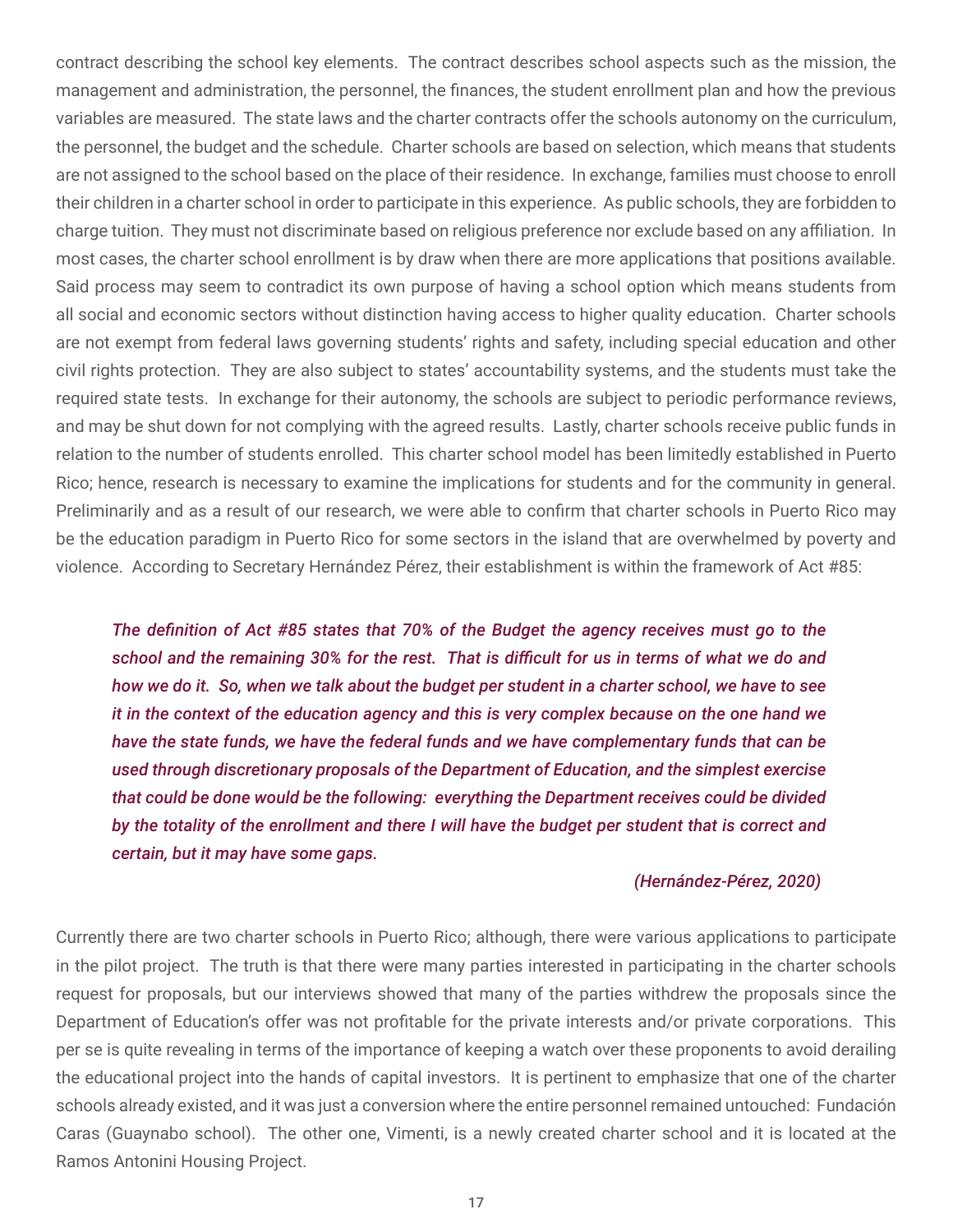# <span id="page-20-0"></span>Boys & Girls Club: Vimenti (Charter School at Ramos Antonini Housing Project)

Vimenti is a newly created school with grades K – 3 and has an enrollment of approximately 90 students. It was founded in 2018 and belongs to the Boys & Girls Club, an institution that has been for many years in Puerto Rico in different locations around the island, and has been devoted for many decades to their mission of educating the most vulnerable, in this case, children from the Ramos Antonini Housing Project.

In our interview with the management, we found what seemed to be a well-structured, well- planned and wellstudied educational project from a pedagogic point of view that has benefited from visionary leaders and sponsored by different donors allowing for a millionaire budget and a board of directors committed to the project. In addition, Vimenti has a clear objective offering the highest educational quality to these children of the housing project. They use Saint John's School as a model, one of the most exclusive and most competitive private schools in Puerto Rico.

It is a project that in its first stage will work with  $K - 3$  and has planned to continue into other stages by increasing students and grades as they assess and consolidate the process, a key element for pedagogical success. It has a new infrastructure, and it has consultants from Puerto Rico and the United States supporting different curricular aspects. It has sponsors who stimulate and encourage this educational encounter. In our in situ research, we found a very inclusive project, designed not only for the students, but also for their families, including mentoring to families, tutoring to students in after school programs, and even training and professional workshops for the families of these students. The project seems extremely interesting due to its holistic approach and because they are not only recruiting students but also their families. I must underline that the location of this educational institution is the same place where a large massacre took place, killing youngsters from that same neighborhood. It seems to me that due to the socioeconomic conditions of this neighborhood, Vimenti fills a necessary space positively defining formal education, community services, including activities for students and their families in an extracurricular venue. This a project that could be replicated in places with similar or equal situations and conditions around the island. The most important ingredient of this educational trial is the ties to the community and the credibility as well as the philanthropic contribution by different organizations, vital for the project to be adequately subsidized.

The profile of this school has the following features:

First, it has a strong identity and commitment since it is a community that has worked after-school educational programs with a community grassroot approach. Second, Boys and Girls Club has been acknowledged for decades for its work and accountability due to their performance and credibility adding value to their work. Third, the idiosyncrasy of this school is quite particular since it has been conceptualized as a fully bilingual school with a highly competitive curricular model guided by Saint John's School, one of the most exclusive schools in Puerto Rico. Lastly, as a charter school, it benefits from a budget provided by the Department, in addition to the allocations they obtain from proposals to public and private foundations, which has led to competitiveness and flexibility in the training of its faculty and to professional development above the average public and private school in Puerto Rico.

All this facilitates the formulation of a project with independent features specific to the development design of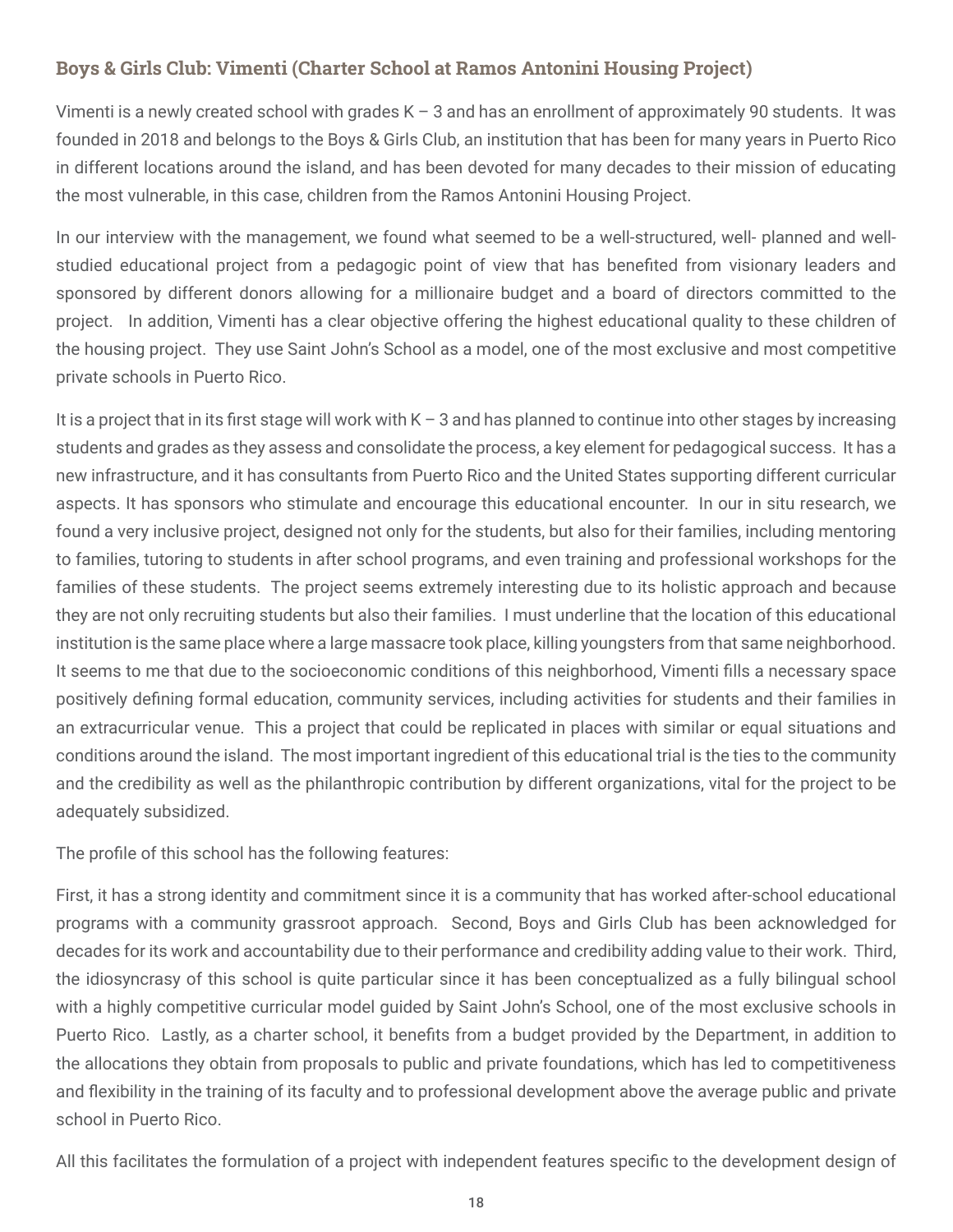<span id="page-21-0"></span>this charter school. Likewise, I would like to emphasize that this charter school, like Fundación Caras con Causa (Vietnam Ward, Guaynabo), is in a pocket of extreme poverty and high violence, which makes it a very particular and relevant sociological experiment. According to Vimenti's management:

# *…90% of their children live in poverty… for us it was like a bucket of cold water… it was a trigger that forced us to change directions and in that sense we had the vision to sit down and explore what was the approach to poverty we had to look at.*

### *(Interview with management, 2020)*

This shows the importance of a project that deals with poverty as part of their objectives. According to the Secretary of Education, the definition of charter schools is included in Act #85; thus, the school directly receives 70% of the budget and the rest is for infrastructure maintenance expenditures. However, there are some subtleties in these contracts that apply differently according to school composition, its population and poverty levels among other factors.

*So, the federal guidance of Title I tells us that all schools, including the charter schools, must be comparable. Schools are divided in six categories pursuant to the number of students and the number of teachers in the basic subject matters. Therefore, a small elementary school will not receive the same amount as a big elementary school. Likewise, it will not be the same amount for a small elementary school as to a big high school, because the portion of federal funds allocated is based on the total of students, and to receive federal funds the schools must be 35% or lower below poverty level. So, the Department of Education makes a huge table where it classifies all schools and then determines if the school is comparable or not. If the school is receiving a larger amount of funds than what it should be receiving in comparison, because it has federal funds and another school doesn't, the Department of Education has to withdraw the money and it is done based on the previous year's enrollment. So, the Department of Education then classifies Vimenti as a small elementary school, but the school managed by Caras (Vietnam Ward, Guaynabo) is a large elementary school.* 

## *(Hernández-Pérez, 2020)*

In addition to this budget, as we can see, these charter schools write proposals and look for other funds for their needs and expenditures. Hence, as we saw in the case of Viventi, faculty and management salaries are more competitive; still, we must remember the responsibility, commitment and courage that these educators have while working with these populations.

# Fundación Caras con Causa (Charter School at Vietnam Ward, Guaynabo)

Fundación Caras con Causa, a foundation sponsored by Rosalina C. Martínez School in Vietnam Ward, Guaynabo, holds the philosophy of educating the members of a community while eradicating poverty through school retention and a paradigmatic and cultural change with respect to what it means to educate students. The school is in an extremely poor neighborhood where poverty level is 93% and where violence levels are significant like Vimenti School.

The school started with tutoring by its director who had been working in the community for six years and had a good professional relationship with the six schools contained in Vietnam Ward. An interview with the management showed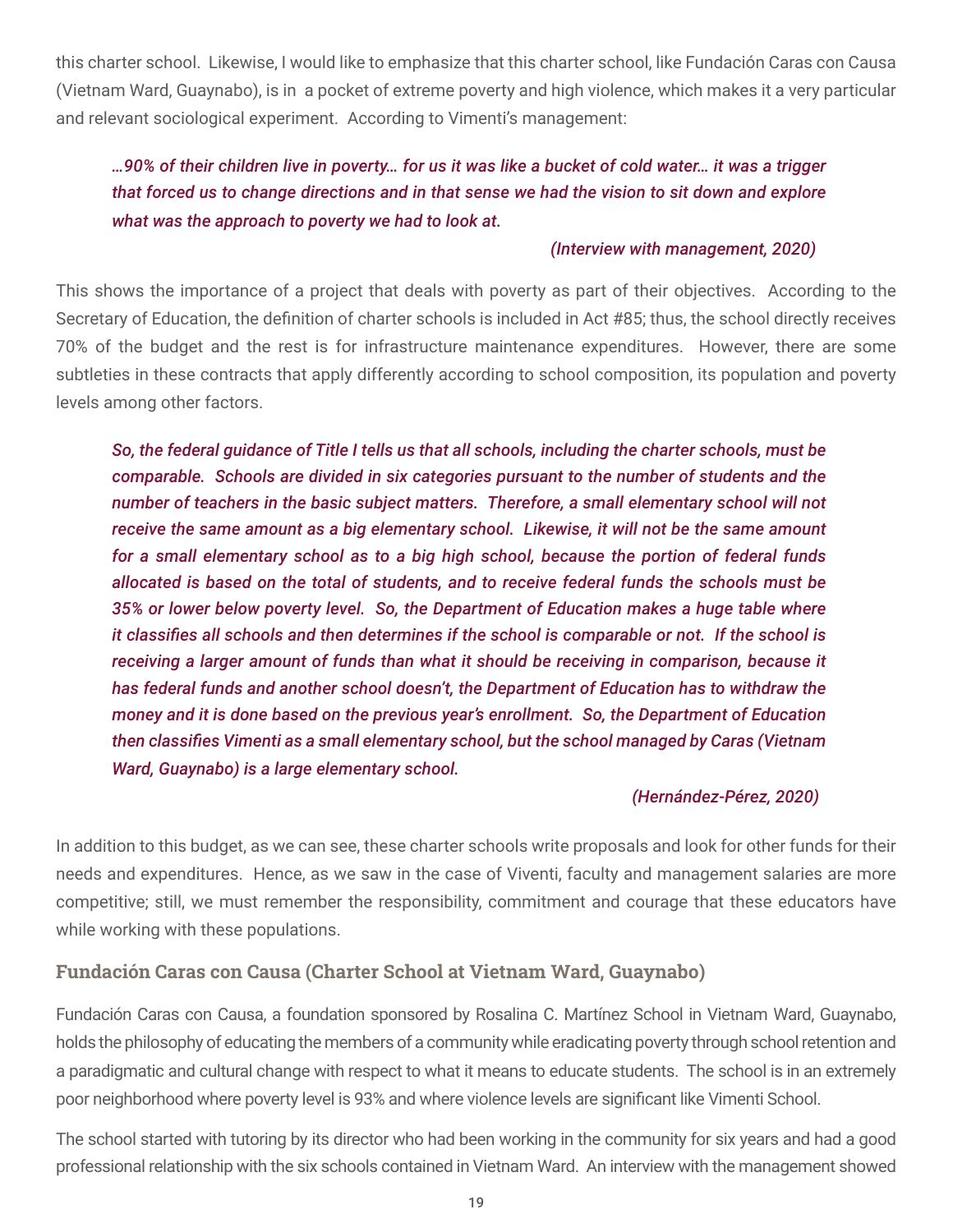a significant awareness of what poverty and inequality are all about as well as a psychological understanding of the community's characteristics. After many years working with community and educational services and convinced that an educational rescue mission for the community was needed, the community and its educational leadership empowered themselves with knowledge and credibility to undertake a new project.

Everything started with a project called **Vietnam Studies** which offered tutoring in the ward to students from the community. When the opportunity came to start an independent project or the charter school project and despite the little time available for the request for proposals and the bureaucratic process (as stated by Fernández), he managed to file a detailed proposal that, after many negotiations, was granted. It was the possibility to unite two schools and work a project from 6th through 12th grade.

We must clarify that the project required consulting with the community leaders in all the wards and start a dialogue with teachers and directors to demonstrate the importance of conducting a trial for a different family and community project in education. In this case, the charter school seemed to be that alternative. This initiative forced them to look for competitive curricular models and look for allies such as San Ignacio School and the Jesuit's pedagogy project which served as inspiration to ground a more rigorous project given the urgent need to improve a deficient education, although always aware of the limitations.

In this ward, we must clarify that there are two high-schools, two middle schools and three primary schools for a total of seven schools. The purpose of the project was to transfer 6th through 12th grades to one facility. After several attempts and meetings, a consensus was achieved with the support of the teachers and directors. As we mentioned before, this project had its origin six years before, so there was a leadership track record already accepted to substantiate the project's seriousness and accountability.

The Caras con Causa project has been around for barely a year and it has a students' waiting list due to its educational proposal. 270 families have high hopes for this project. In the interview, one of the highlights is how labor unions that traditionally opposed charter schools have come to support it. We deducted from our interview that the charter school request for proposals attracted budget experts only interested in the money or the profit vis-a-vis proponents who were truly committed to bettering the education in our country.

We must remember that the profile of this community is students younger than 18 years old living in poverty. This situation worsens in moments of crisis such as the current COVID 19 pandemics. An educational leader commented that he has made food deliveries to families in his school community because the SNAP money either arrived late or it has not arrived at all. The leader pointed that around 20% of his students have problems getting three meals a day and that they have all been exposed to violence. 99.5% of his students are inserted in an environment of violence in the areas of Guaynabo, Cataño and Bayamon. A 30 to a 40% have direct ties to the drugs economy, something that will not appear in any official statistics of the Department (Interview, 2020; Rey & Hernandez, 2010, 2014, 2017). A brother, a cousin, the father or the mother may be the link to the informal and illegal economy that as we pointed out represents 30% of the country's economy.

There is a significant testimony of what it means to establish an educational project like the one we are talking about when done in a poor and marginal community in this country. First, the school has two drug dealing locations which serve as normal reference for the main entrance. He stated that next to the school there was a funeral home where two persons had been killed during the current year, and it was as if a mayor beloved by the entire community had died. People came to pay their honors and praise this clandestine merchant.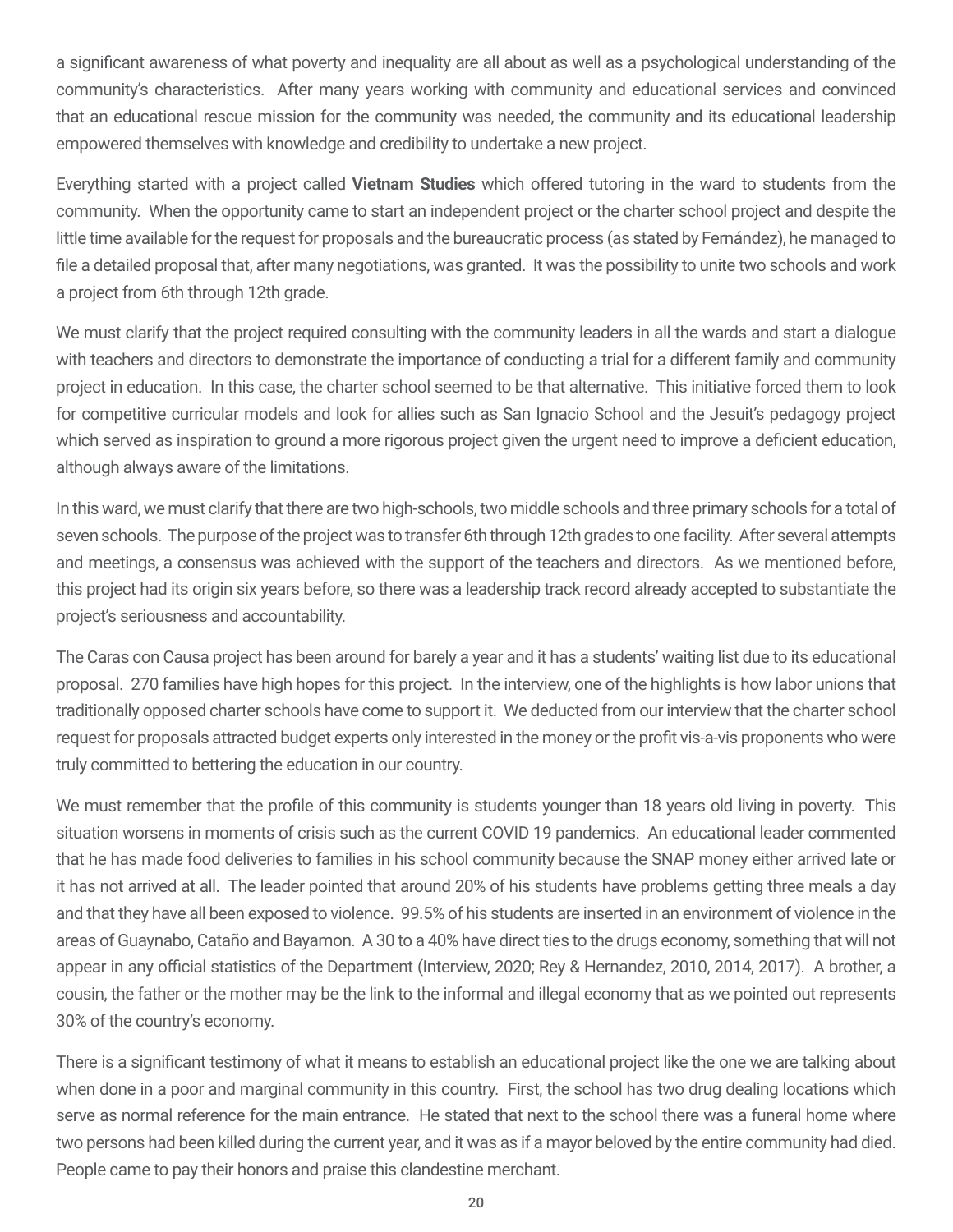*It's horrible, then, after we put it up the first time, I said, look, I'm not going to take it down every day and put them back on again the next day, so I went to the drug dealing spot and told them, look I'm going to have these tents, tables and chairs for the kids, your children are there too, I need you to help me. Nobody touched anything. A week before the earthquake, the municipality was going to hold a health fair or god knows what, for a, to promote themselves and they put up three tents and the guys cleaned out the other three tents. They didn't even touch ours. It was the same spot, you know, we were here, and they were on the same corner next to us, and nothing happened to ours, but to theirs yes. That tells you that they know that the work we're doing is important. (Interview of an educator, 2020)*

The previous testimony reflects that official statistics do not collect this and sometimes we think this reality does not reach us and wards near us. The importance of this research lies precisely in rescuing the other realities that will not be documented and that will definitely have an impact on the educational endeavor of this country.

An important sociological datum to underline is that according to the statistics offered by this educational leader, more than half of his students in that community live only with their mothers and/or fathers and there is a dramatic relation between low self-esteem and violence which translates into a poor expectation of personal development tied to high risk levels and little to no aspiration to continue post-secondary studies. According to their statistics, less than 40% continue to a post-secondary program and less than 20% of that 40% will finish the full year. These are significant data, but their narratives are still more dramatic. They speak about students who return to school to get orientation because in their homes they are told to take an accelerated course to be able to join the labor force. Even in the case of students who had the highest grade-point average. This substantiates a study by the College Board from the nineties that stated that poor counseling at high school level and at college level led to failure in retention. This is a pending task for universities in terms of recruitment of these youngsters. The interview referred to how college dropout students who returned to school commented that their professors did not go to class, that there was no follow up and that they did not feel ready to continue in college. As a matter of fact, the notion students had of college was actually attending to a post-secondary center that offered a six months course leading to a trade or a technical degree, but they never referred to a bachelor's degree as an option.

In reference to budgetary expenditures, in the case of Caras, in theory, there is a division of financial responsibilities.

*In practice, the school must compensate for many of the services that the Department of Education supposedly already provides, for example, the curriculum specialist. No school has a curriculum specialist because that is a service provided by the Regional Education Office, but the money that should be assigned to the school, goes to the Regional Education Office to cover those salaries, that money is not passed down to the school according to this director. (Education leader, 2020)*

The support services of this school particularly represents additional costs and they have to be subsidized by the school.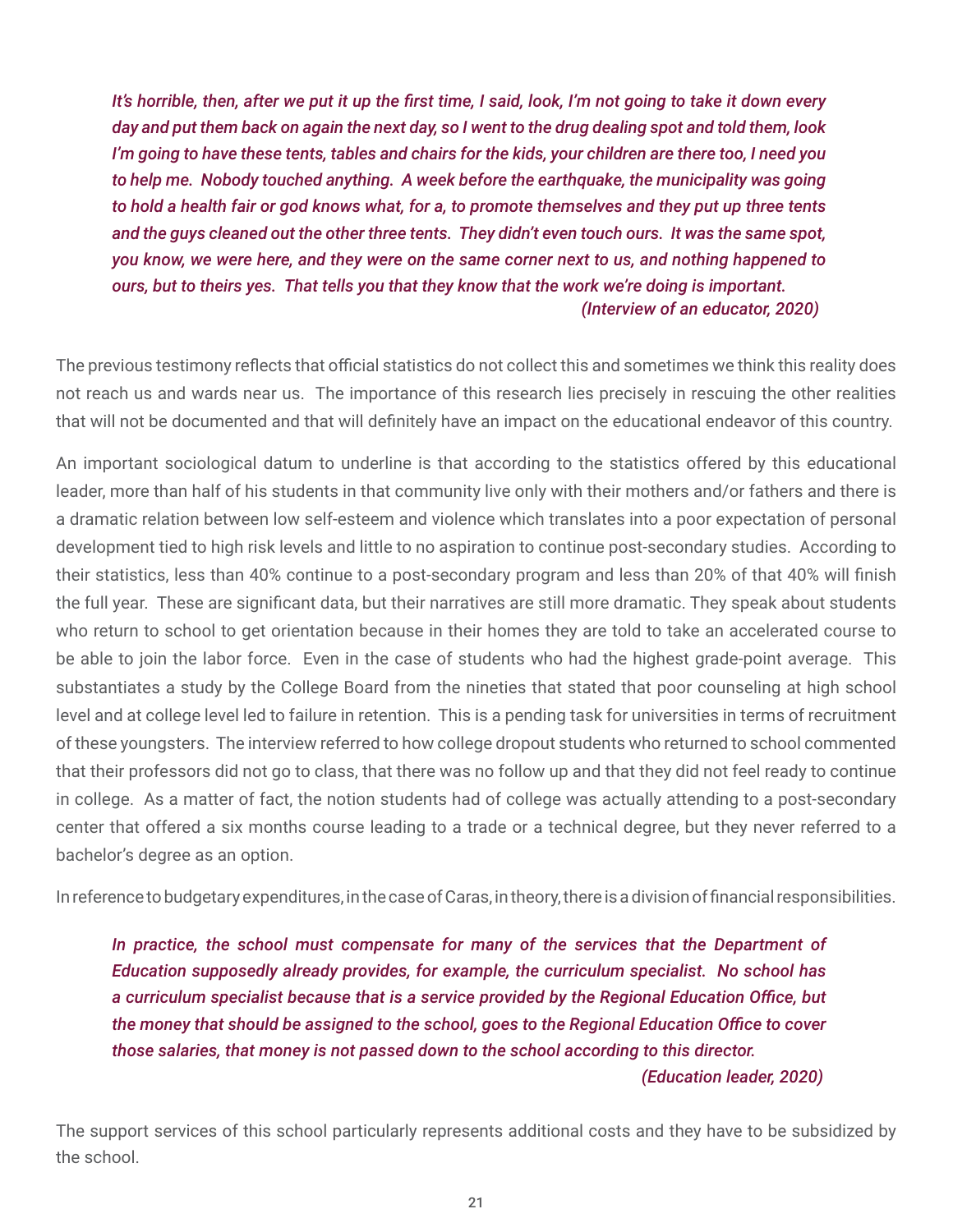<span id="page-24-0"></span>*This is my cost, but there are additional investments. I have three counselors instead of one, three social workers instead of one. I have two additional college counselors. I have a full-time substitute teacher. I have a part-time psychologist. I have an academic vice principal and a curriculum vice principal. I have two specialists in special education that the only thing we do is fight with the system the entire time. Ironically, the students and the employees from the Department are aligned with us.* 

### *(Interview, 2020)*

The truth is that with this alternative the system's old habits model is being done away; it will require seriousness, commitment, detachment by the main actors and certainly lots of flexibility given the contingencies that will rise from this experiment. Although they truly are in alignment with charter schools in other latitudes, the two initial charter schools serve as examples to send a message of optimism and new possibilities through an alternative education different to the existing one. Rigor, commitment, assessment, supervision and seriousness are the considerations to be undertaken.

## Poverty and violence levels as determinants for charter schools

Having to compete for the lack of resources while also competing for school enrollment, redirects the purpose of education and academic achievement in an environment marred with market interests. According to Bree Picower and Edwin Mayorga (2014), in a broader analysis, the public policy analyses and discussions are in isolation from each other. On the one hand, there are the ones focusing on how the market-based reforms and privatization-driven policies have reproduced and expanded economic inequality, and on the other, scholars and analysts have centered on race and growing racial inequality. For us, these visions perpetuate the dichotomy between class and race as if in the complexity of the process both variables did not impinge in the matter. The analysis of racial hierarchies and the exploitation of classes occur in a symbiotic relation, and changes in one of them produce changes in the other. However, in Puerto Rico, given the levels of poverty and inequality in our society, the aspect of class acquires a larger relevancy. (IDH 2017; Enchautegui, 2019; Brusi, 2010)

Apparently, some advocates of charter schools in Puerto Rico, based their defense on what is happening in the United States, without necessarily establishing a relationship with what is happening with the few charter school experiences in the island. These advocates live with the notion that white middle- and high-class sectors will embrace these models. For the detractors, they based their statements on the notion that these schools mainly respond to neoliberal practices where privatization is thought as the grounds for an efficiency and excellence model. However, it is too premature, even based on our experience, to reach any conclusion. It is important to conduct empirical and rational studies of what is really happening in our system to support the need or not of these alternatives. This could be done eventually; however, today with only two schools, it would be hastened and not very reasonable to reach conclusions favoring one side or the other.

However, our study and research revealed particularities related to aspects that have been previously studied such as poverty, marginality or extremely violent spaces. Given this scenario (some initiatives do show it), it seems that one of the alternatives for school and academic improvement as well as students' quality of life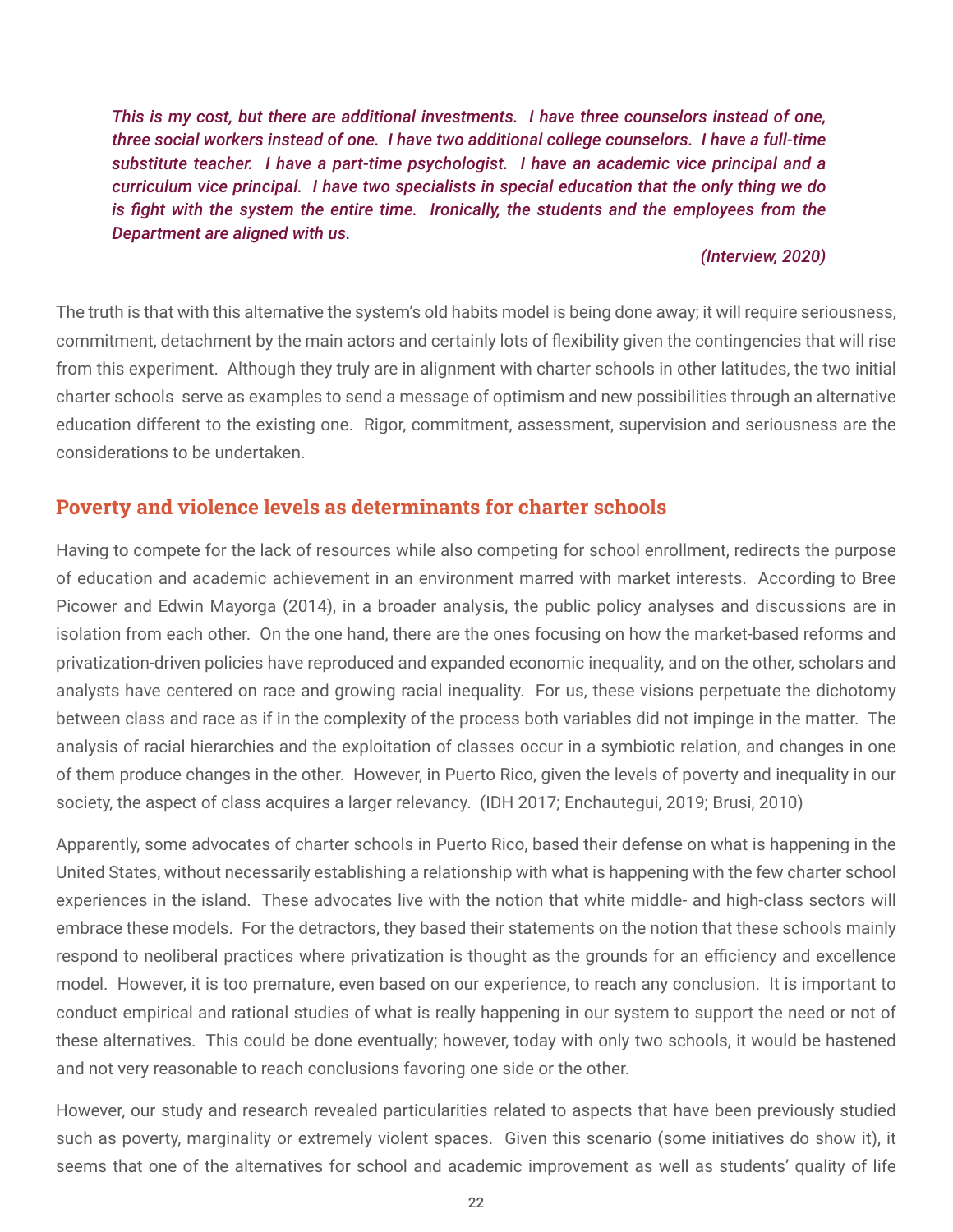<span id="page-25-0"></span>improvement, may be charter schools, as long as they comply with the required standards, supervision and controls. From this perspective, these models could be tried and may lead to great benefits for the marginalized sectors. Still, the natural phenomena in the United States and Puerto Rico may affect the way some prospects may approach the commitment and support to students in times of crisis when stablishing a charter school. If we take a look to what happened in New Orleans with Katrina and in Puerto Rico with Hurricane Maria, may reveal different agendas behind these social projects.

# Hurricanes, earthquakes and pandemics

Puerto Rico in three years has been impacted by three natural phenomena that in one way or the other has marked the country, and certainly children and youngsters. Three natural disasters that have submerged Puerto Rico into a delicate socioeconomic, sociological and health situation, an aggravating circumstance to be considered when thinking about the educational project. We must also add the already lack of trust in government structures, the external debt and bad practices in public administrations for many decades that have been talked about in different forum around the world. It is not true that we can ignore all this when evaluating our educational project and the consequences of public policy within the context of a change of paradigm. In this context, we should pause to take the next steps into a different educational project.

The analysis performed by Lianne Mulder (2018) with respect to the proposals to improve the education system post hurricane Katrina in New Orleans have become a parameter in the context of Puerto Rico's post hurricane Maria and the education reform. In general terms, private companies offered support to the State government two weeks after the hurricane when it was clear government was overwhelmed with the disaster. This situation became a real concern to the keenest observer. Before Katrina, district schools were already segregated by ethnic origin and income. Public schools served mostly black students, partly because 22% of all students in New Orleans, including most of the white students, were enrolled in private schools. Some critical arguments compiled by this author discussed that the dismantling of public education in New Orleans left its residents with an education system increasingly segregated and unequal. For example, the city enrollment, admission and school performance pattern suggested that higher income students benefited more from the free school choice. In the meantime, low income students had less options of a quality education in their neighborhood but were obliged to attend schools near their homes due to a lack of resources, transportation and information. The author pointed out that researchers debated whether the New Orleans' scenario is still more racist post hurricane Katrina than it was before, due to the positions' distribution within the education system after the natural phenomenon. This redistribution went from being predominantly black (representative of most of the population) to white (Mulder, L. 2008; Dixson, A., Buras, K. and Jeffers, E. 2015). There were around 4,300 terminations of certified and experienced teachers (the average years of experience of the teachers in New Orleans before Katrina was 15 years) versus new hiring of a faculty that was not yet certified. This is just to point out an example of extremely questionable massive firing in the education system.

This seemingly responded to a group of influential and rich corporate elements that had pressured to change legislation favoring their own interests. However, when their proposed policies, reports and opinion articles are studied in detail, it is evident that it benefits the neoliberal agenda. It promoted values and attitudes in children such as expansion of free enterprise, profit making, reduction of the power of unions and workers' rights, and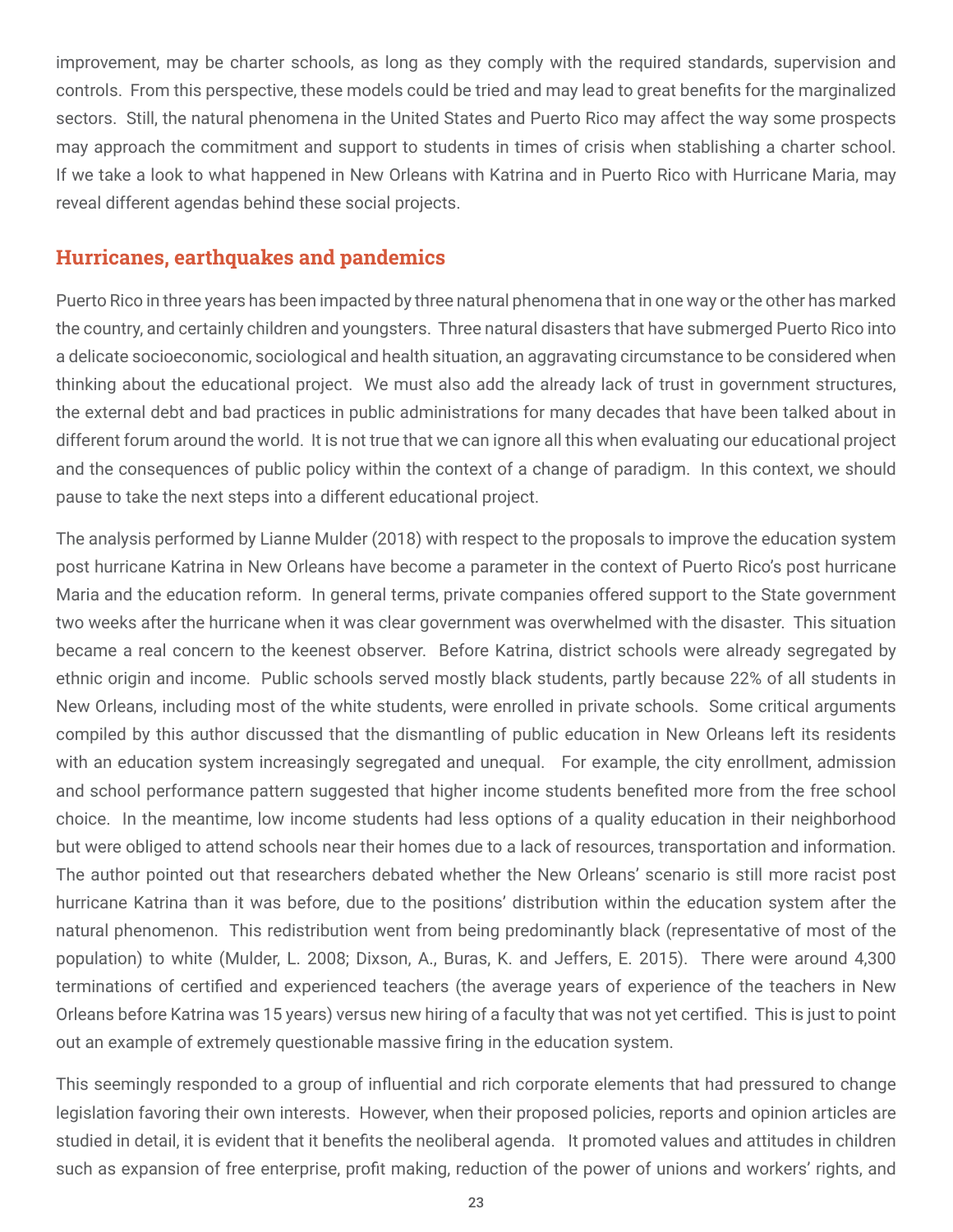<span id="page-26-0"></span>the consolidation of capitalist norms. These were considered more important than enabling a curriculum where children can learn to think critically and are educated over a wide spectrum of topics (Mulder, L. 2008; Perez, M.S. & Cannella, G.S. 2001).

Although there is no question about the drama left by hurricane Maria, the indirect havoc left in the education system has barely started to be studied and analyzed. They are secondary consequences manifesting themselves in the present time. In the case of children and youngsters between 5 and 17 years old mostly enrolled in public schools (78.5%), the data collected showed that the average amount of days absent from school, from an educational institution or from a university was 78 days after the hurricane (María Flores, A.R. / Quijano, C.A. 2017). What will the implications be with respect to students' academics at stake? In addition, in the case of children younger than 5 years old, attending a day care center or pre-school programs at the time, the average was 92 days without attending the center or school. Different behaviors have been observed in 7.2% of the children attending day care centers or pre-school programs, including the fear to attend school, attention difficulties, concentration problems and lack of interest; all of them associated with the hurricane. Likewise, children receiving early intervention services (9.2%) were affected and their services interrupted by an average period of 88 days (María Flores, A.R. & Quijano, C.A. 2017). Once again, we must ponder how these data translated into the challenges these children may be currently facing in their learning process among other things. Although this study collected important sequels in the lives of these children, in the light of what happened in New Orleans, it is important to verify that these situations are intertwined with the macro reengineering of the education system, specifically after how Hurricane Maria impacted Puerto Rico. This scenario will be analyzed as part of a broader study in the second part of this research on the education reform in Puerto Rico and its challenges in an ever-changing society.

# Conclusions:

The educational reform of any country is the most important social project any government can undertake. The sensibility used as grounds for public policy will create a path to social upward mobility, improve the quality of life and demonstrate the capacity a country must generate competitive knowledge in the face of globalization challenges. Still more important, it is the aspiration to an education capable of understanding the realities students live and according to that reality be able to transform the challenges in projects of personal and professional achievement. The education reform in Puerto Rico pursuant to Act #85 is an important trial and certainly a courageous one, because it has to face the challenges of inequality, poverty, marginality and violence, but above all, face the labor market project in the midst of a full fiscal crisis in a country that has shown significant vulnerability across the board.

Through this work, we have managed to decipher the environment of inequality of an economy in crisis that in occasions it is subsidized by the drug economy and nurtured to a certain extension with the labor of minors and youngsters who may also be school dropouts. This is one of the many fronts that the poorest youth in our country is facing. Vis-à-vis this reality, the proposed education reform is based on a project of federal policies, discussed on the margins of neoliberalism. This is the frame of reference in which analogue projects are being structured around the world but particularly in the United States.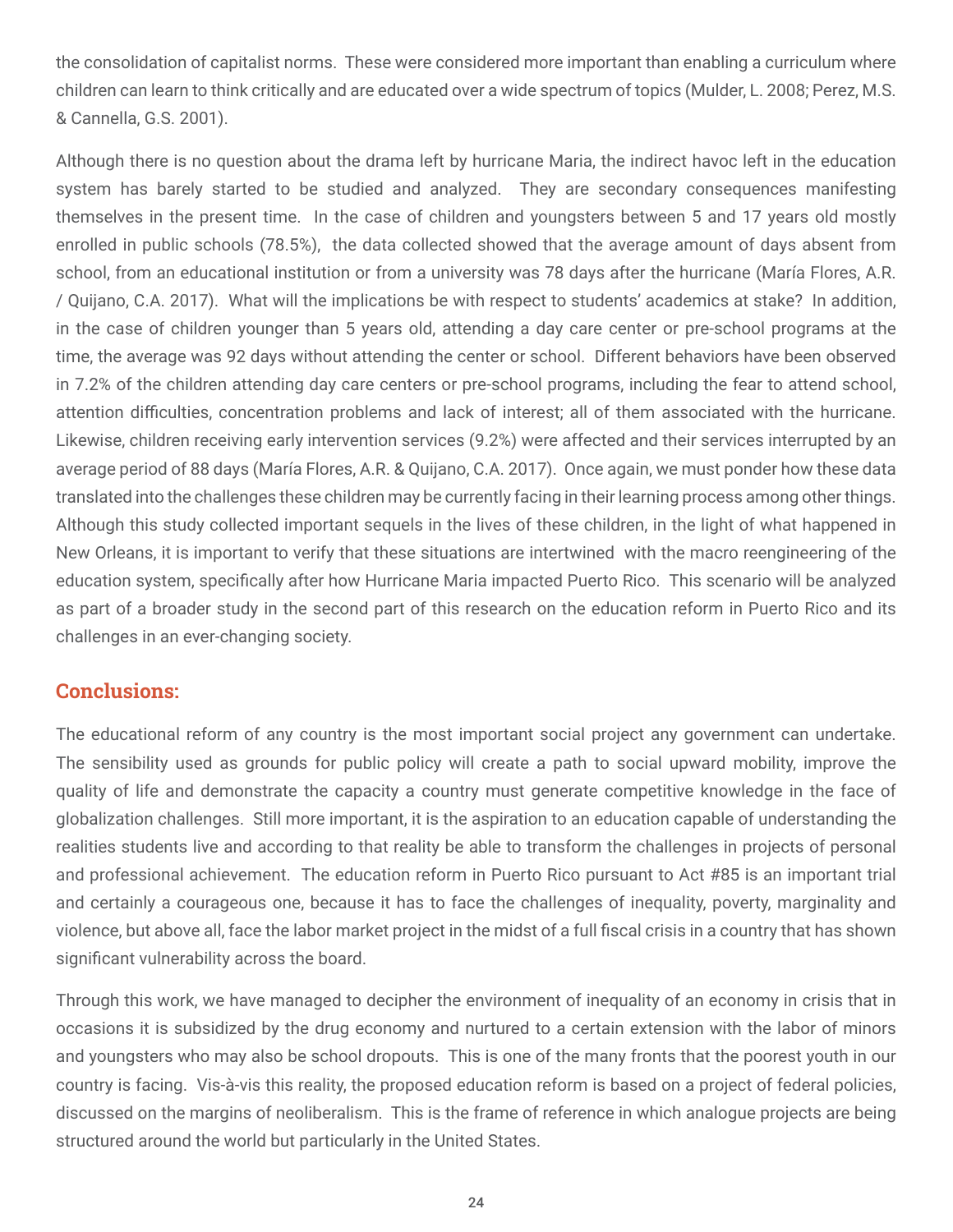The purpose of this project has been to contextualize two organic laws of the Department of Education that have served as reference for the transformation of the educational process in the last 20 years. The first one was Act #149 that we managed to briefly evaluate its key notes along with its limitations, and how that Law served to start instituting empowerment among all educational communities in general. We also saw negotiations with four unions and an apparent co-governance in some respects. The law also included the creation of a teachers' career track and new projects of measurements and curriculum adjustments partly influenced by No Child Left Behind Act.

Act #149 served as a foundation to what eventually became the new education reform that has barely been executed (Act 85), and whose postulates seek to decentralize, something that could be capitalized by the educational communities. However, the new education reform begins a process to make flexible a system structurally anchored in a philosophy of neoliberal educational policies. It has barely launched when it comes to these reform's goals. Likewise, it theoretically seeks to decentralize and empower the educational communities while also monitoring and demanding accountability. This is something, that in all justice, the Department has attempted for decades.

The truth of the matter is that in this first research, we set out to emphasize what in our judgement were the most outstanding elements: the education vouchers, a key project taken from legislation two decades ago, and the charter schools that have shown evidence of certain particularities that deserved conclusive data collection.

The two charter schools that were analyzed have shown to be a hopeful trial in the reform and as such it must be discussed. Both schools hold great leadership and rise from projects that have been well anchored with ties to the community. They have worked in consensus respecting the educational interests of these communities and responding to the differences within the projects themselves. They have kept a constant dialogue with the communities they represent.

Likewise, both schools have community and philanthropic support based on the accountability they have obtained for their projects thanks to the participation allowed to these communities before formulating new charter school paradigms. It means that although one was a new creation and the other a conversion, they both have accountability and have attracted investment from institutions outside the community. All this has been to benefit the projects they have introduced in their respective school communities.

After this research, we are totally convinced that Act #85 could create a new paradigm for an alternative education in Puerto Rico. This experiment, if duly regulated and truly supervised by organisms watching over the educational quality, will translate into a bright future for the most socioeconomically disadvantaged and excluded communities. What we have managed to show through this work is that both communities, spearhead of charter schools, have been responsive to their social and cultural reality in the most adequate and efficient manner, something the country's regular educational offer has not yet achieved. In both cases, we must emphasize that there was a history of community work, and an authentic and shared leadership with consensus when addressing the true cause of the project as per the community's aspiration. These findings coincide with the research work we conducted on alternative education in Centro Sor Isolina Ferre, PECES and Nuestra Escuela (alternative schools). They all inserted themselves in the communities in order to address needs that are not ordinarily a priority of the mass education system. Obviously, these experiences do not respond to the charter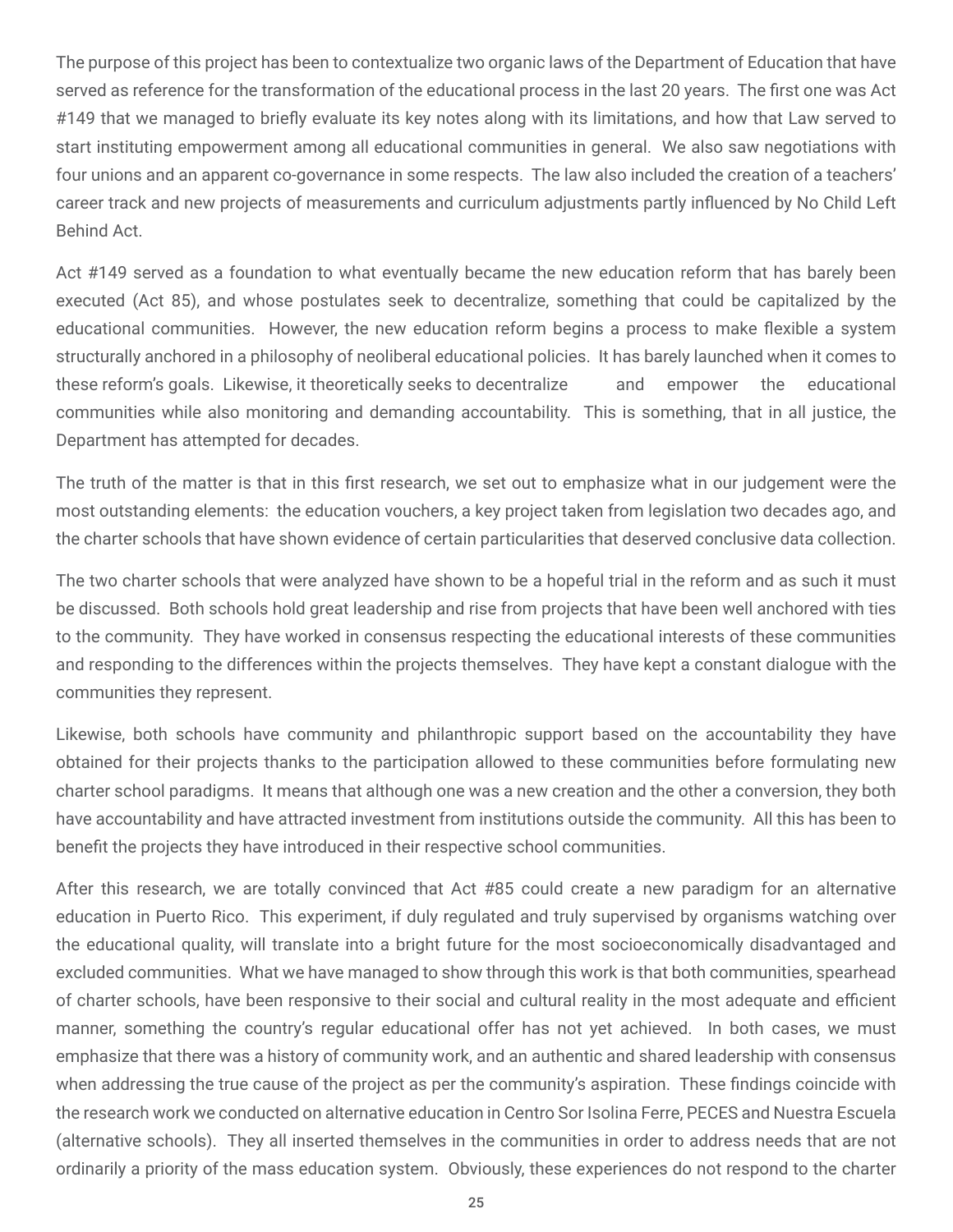school's philosophy, but they constitute alternative experimental schools obtaining hopeful results for our youngsters. In both cases, the experiences were different to other jurisdictions, where the educational market logic and the corporate mentality tried to capitalize the spaces.

This research has documented in various occasions that the community was aware of the danger that it meant if this project fell in the hands of a for profit corporation foreign to the community. Both communities also informed us that the municipality as well as private interests withdrew from the request for proposal when they saw no potential profits, which in my opinion served better the educational project. Hence, Vimenti and Caras con Causa's communities are two excellent examples of what the new policy on charter schools should be all about since these are very persuasive and convincing projects that move away from other experiences of charter schools that have not been responsive to their schools.

I believe that in general terms we have shown that the educational context is a result of a social, historic, cultural and economic context, and that as long as the public policies can establish the differences among the communities and adjust themselves to that reality, anchored in the understanding of the values of the community, we will be making a great contribution to the country. The proof is in the pudding, and here we have had a good taste of it.

Finally, and as part of our effort, some recommendations have been elaborated to reflect upon and shape other initiatives:

1. A substantial endowment fund by the Department of Education is recommended to expand the experience of the charter schools in the communities with the most disadvantages.

2. To create an evaluation commission sponsored by philanthropic foundations and reputed citizens in the community to contribute to these projects with an element of rigor in the evaluation of academic performance, relevancy of the curriculum and job placement.

3. To watch over interests which are foreign to the best educational purposes and are trying to meddle with the charter school projects, since they may be damaging to school performance.

4. The education vouchers do not seem to be an interesting alternative for our students. The small amount requested by students did not allow us to conclude affirmatively about the positive or negative consequences of this education proposal.

5. The recommendation in both cases is to constitute two bodies for evaluation and continuity of public policies independent from the Department of Education and the government agenda, so there will be continuity in the public policies.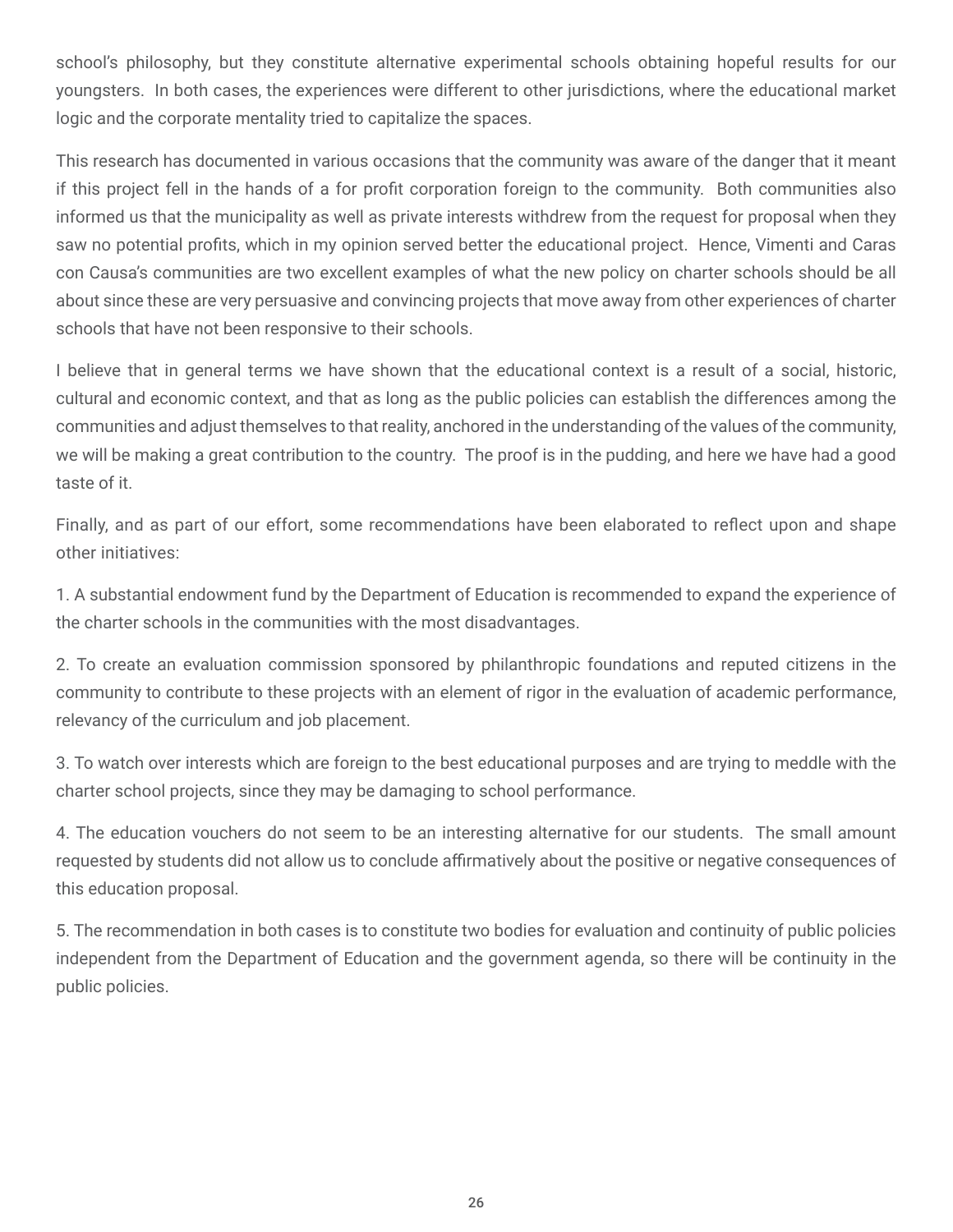# Aguilar Villanueva, L. (2014). Las dimensiones y los niveles de la gobernanza. *Cuadernos de Gobierno y Administración*

Brusi, R., Díaz, W., & González, D. (2010). Tan cerca y tan lejos: "Mérito", pobreza, y la educación superior pública en Puerto Rico. *Revista de Ciencias Sociales, 23,* 68-103. https://revistas.upr.edu/index.php/rcs/article/view/7470

Cobb, C. D., & Glass, G. V. (1999). Ethnic segregation in Arizona charter schools. *Education Policy Analysis* 

Cordes, S. A. (2018). Charters and the common good: The spillover effects of charter schools in New York

<span id="page-29-0"></span>Adamson, F., Astrand, B. & Darling-Hammond, L. (Eds.). (2016). *Global educational reform: How privatization and* 

 $A_{\rm eff}$  and the promise accountability in California through local control funding reforms:

Cordero Guzmán, H. R. (2005). Latinos and education: A statistical portrait. En P. Pedraza & M. Rivera (Eds.),

Almond, M. R. (2012). The black charter school effect: Black students in American charter schools. *The Journal* 

 $D$  dixson,  $B$  a. D.,  $B$  and color of reform: Race, education reform: Race, education reform, and charter schools

Echautégui, Maria et.al., (2019). *A future of child poverty in Puerto Rico: How much it costs and what we can do* 

Flores, A. R., & Quijano, C. A. (2017). *The impact of hurricane Maria on Puerto Rico'schildren: Analysis and initial* 

Freelon, R., Bertrand, M., & Rogers, J. (2012). Overburdened and underfunded: California public schools amidst

University]. https://ir.lib.uwo.ca/sociology\_masrp/20

#### Honig, M. I. (2004). The new middle management: Intermediary organizations in education policy implementation. *Educational Evaluation and Policy Analysis*, *26*(1), 65-87. https://doi.org/10.3102/01623737026001065

Lake, R., Cobb, T., Sharma, R., & Opalka, A. (2018). Why is charter growth slowing? Lessons from the Bay

*Readiness: Bridging California's vision with local implementation needs.* [Policy Brief]. California State University,

Mulder, L. (2018). *Neoliberalism and the School Choice Movement in the United States*. [Master' thesis, Western

Lewis, J., Nodine, T., & Venezia, A. (2017). *Roles for county Offices of Education to Support College and Career*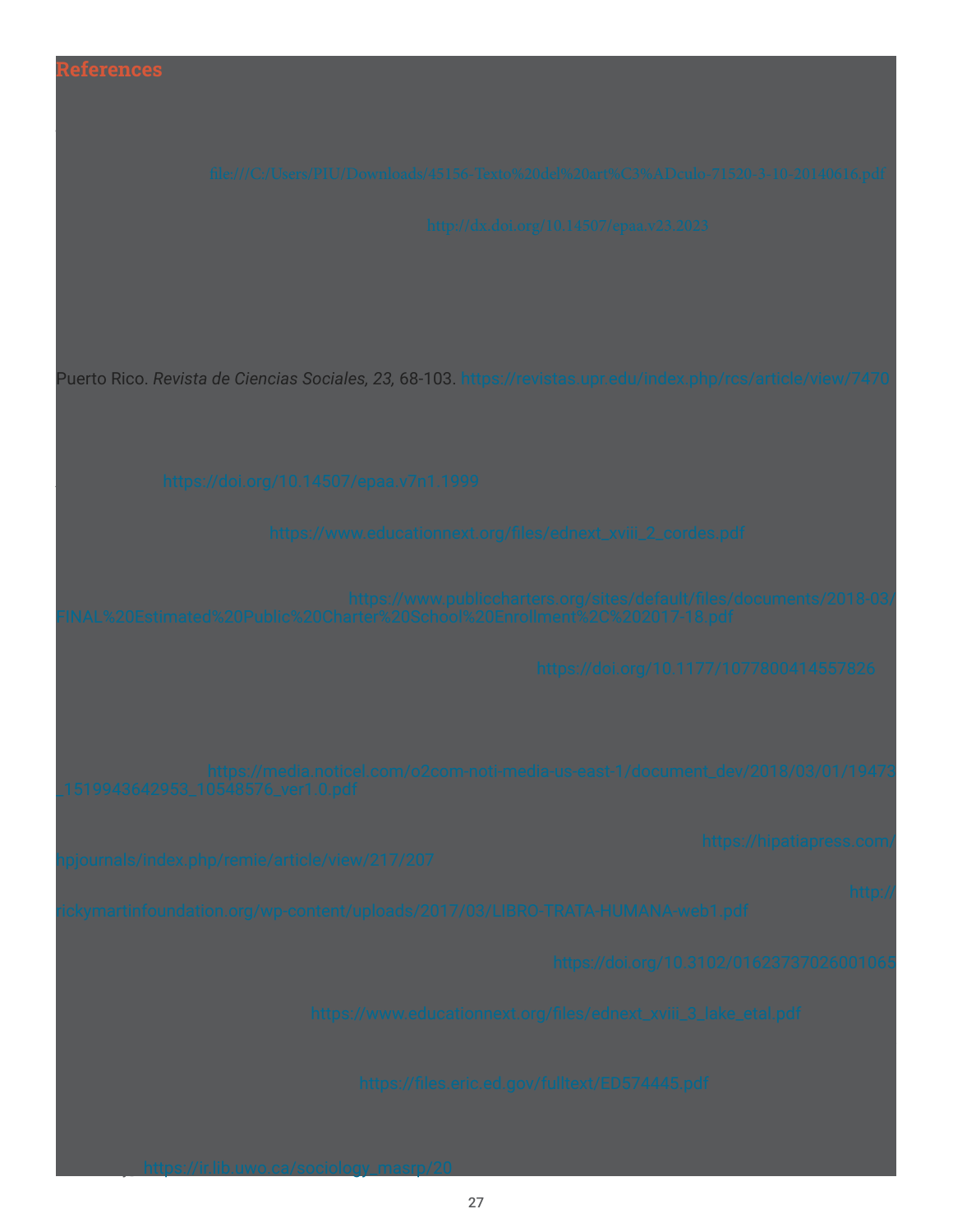Pérez, M. S., & Cannella, G. S. (2011). Disaster capitalism as neoliberal instrument for the construction of early childhood education/care policy: Charter schools in post-Katrina New Orleans. *International Critical Childhood Policy Studies Journal*, *4*(1), 47-68. https://journals.sfu.ca/iccps/index.php/childhoods/article/view/40

Picower, B., & Mayorga, E. (2014). Introduction. En B. Picower & E. Mayorga (Eds.). *Whats race got to do with it? How current school reform policy maintains racial and economic inequality (pp. 1–20). Peter Lang Inc.,* International Academic Publishers.

Raffel, J. A. (2007). Why has public administration ignored public education, and does it matter? *Public Administration Review*, *67*(1), 135-151. https://doi.org/10.1111/j.1540-6210.2006.00703.x

Renzulli, L.A., & Evans, L. (2005). School choice, charter schools, and white flight. *Social Problems, 52*(3), 398– 418. https://doi.org/10.1525/sp.2005.52.3.398

Rey Hernández, C.A. (2008). *El reto de la gobernabilidad en la educación pública en Puerto Rico*. Taurus.

Rey, C., & Hernández, L. (2010). *La trata de personas en Puerto Rico: Un reto a la invisibilidad*. Johns Hopkins University, Universidad de Puerto Rico, Fundación Ricky Martin. http://rickymartinfoundation.org/images/rmf\_ spanish\_final1.pdf

Rey, C., & Hernández, L. (2014). *La trata de personas en Puerto Rico: Una forma moderna de esclavitud en Puerto Rico*. Universidad de Puerto Rico, Fundación Ricky Martin. http://rickymartinfoundation.org/wp-content/ uploads/2017/04/rmf\_spanish\_final.pdf

Timar, T. (2006). Financing K–12 education in California. A system overview." *Unpublished Manuscript, University of California, Davis, March*.

Tucker, M.S. (Ed.) (2011). *Surpassing Shanghai: An agenda for american education built on the world's leading systems*. Harvard Education Press.

Wells, A. S. (1998). Charter school reform in California: Does it meet expectations? *Phi Delta Kappan, 80*(4), 305-312.

Yun, J. T., & Moreno, J. F. (2006). College access, K-12 concentrated disadvantage, and the next 25 years of education research. *Educational Researcher, 35*(1), 12-19. https://doi.org/10.3102/0013189X035001012

Zimmer, R., & Buddin, R. (2009). Is charter school competition in California improving the performance of traditional public schools? *Public Administration Review*, *69*(5), 831–845. https://doi.org/10.1111/j.1540-

#### 6210.2009.02033.x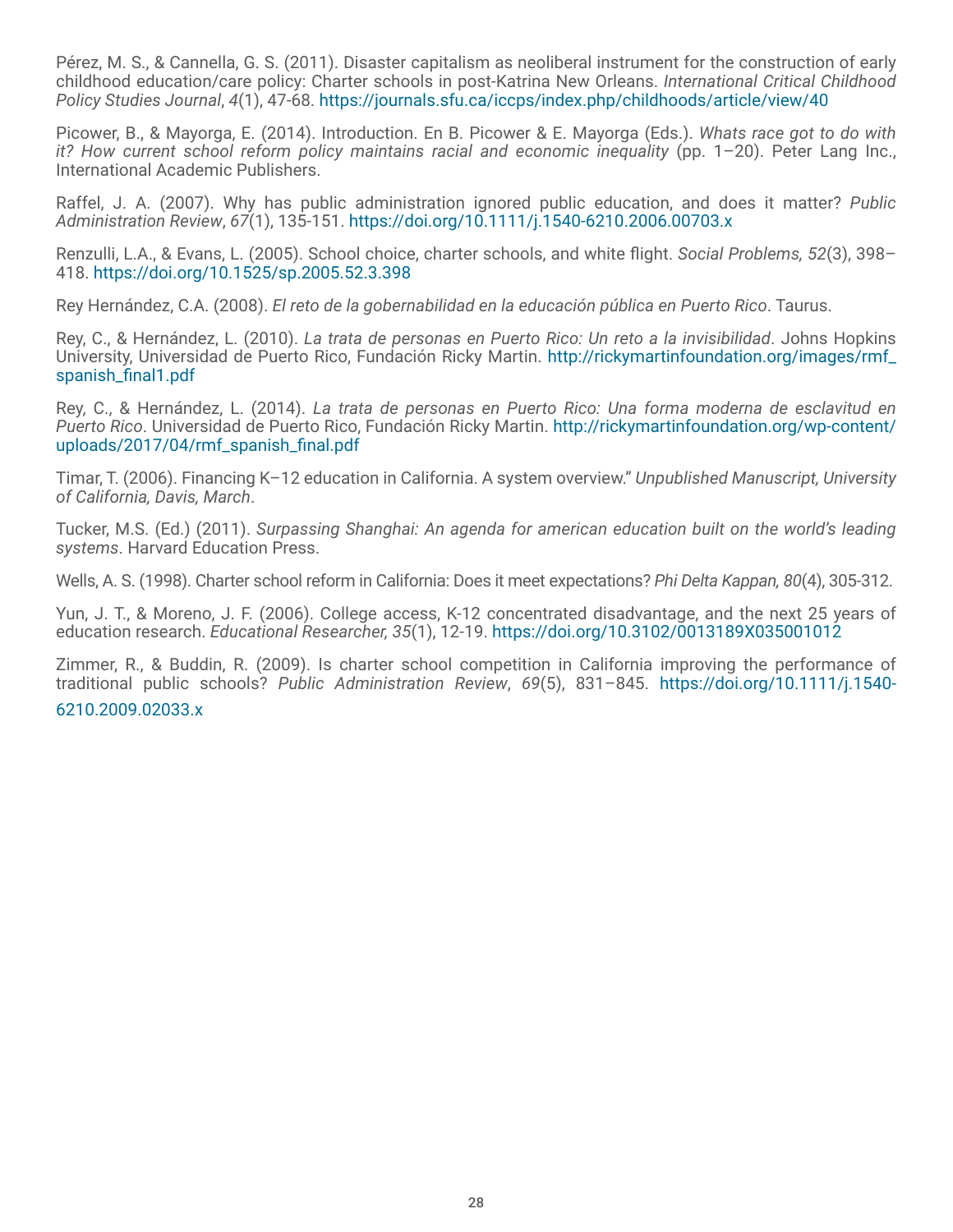# <span id="page-31-0"></span>Appendix # 1

| <b>ACT 85: ten defining elements</b>                                                                                                                                                                                                                                                          | <b>Findings</b>                                                                                                                                                                                                                                                                                                                                                                                                                                                                                                                                                                                                                                                                                                                                                                                                                                                                                        |
|-----------------------------------------------------------------------------------------------------------------------------------------------------------------------------------------------------------------------------------------------------------------------------------------------|--------------------------------------------------------------------------------------------------------------------------------------------------------------------------------------------------------------------------------------------------------------------------------------------------------------------------------------------------------------------------------------------------------------------------------------------------------------------------------------------------------------------------------------------------------------------------------------------------------------------------------------------------------------------------------------------------------------------------------------------------------------------------------------------------------------------------------------------------------------------------------------------------------|
| 1. Reformulate the education system having<br>the student as the center and axis<br>of education;                                                                                                                                                                                             | It could be argued that it is not about students<br>of special education. Still, it could be<br>questioned if it has been achieved as shown in<br>the following quotes.                                                                                                                                                                                                                                                                                                                                                                                                                                                                                                                                                                                                                                                                                                                                |
| 2. To prepare a Budget based on the average<br>cost per student to guarantee that students<br>receive the same investment in their<br>education;                                                                                                                                              | <b>Referring to charter schools:</b><br>The legislation defines it. The definition of Act<br>#85 states that 70% of the budget of the agency<br>receives must go to the school and the<br>remaining 30% for the rest.<br>-Interview with the Secretary<br>Referring to the education vouchers:<br>The Department of Education based on the<br>definition stated by law; the Law states that it<br>will be an 80% of the student's cost. Therefore,<br>when we do the analysis of the Department's<br>general budget, the education voucher amount<br>is 2,275.72 per year.<br>-Interview with the Secretary<br>If in this process, well, in the spirit of the law<br>that speaks of matching in terms of financing.<br>Uh, and in the original orientations spoke about<br>a contribution of 6,400, well, and then literally<br>the day to sign the contract it said 3,400.<br>-Interview with Vimenti |
| 3. To establish charter schools to have a larger<br>academic offering for students through<br>specialized non-profit organizations who<br>can strengthen the curriculum and allow the<br>communities, including parents, to have a<br>more active role in the education of<br>their children; | Two have been established that in fact have<br>strengthened the curriculum and the education<br>and have allowed the community to have a<br>more active role.<br>Vimenti:<br>. It seeks to eradicate the generational poverty.<br>. Its curriculum is based on Saint Johns'.<br>. "Family Enrollment" and offer workshops<br>before accepting the student.<br>That is the real basis of the model. For us to<br>recruit students and recruit the family and offer<br>them all the services to the entire family, not<br>only the student.<br>We have already identified significant<br>achievements, above all in the area of<br>employability and how to stabilize the family;                                                                                                                                                                                                                        |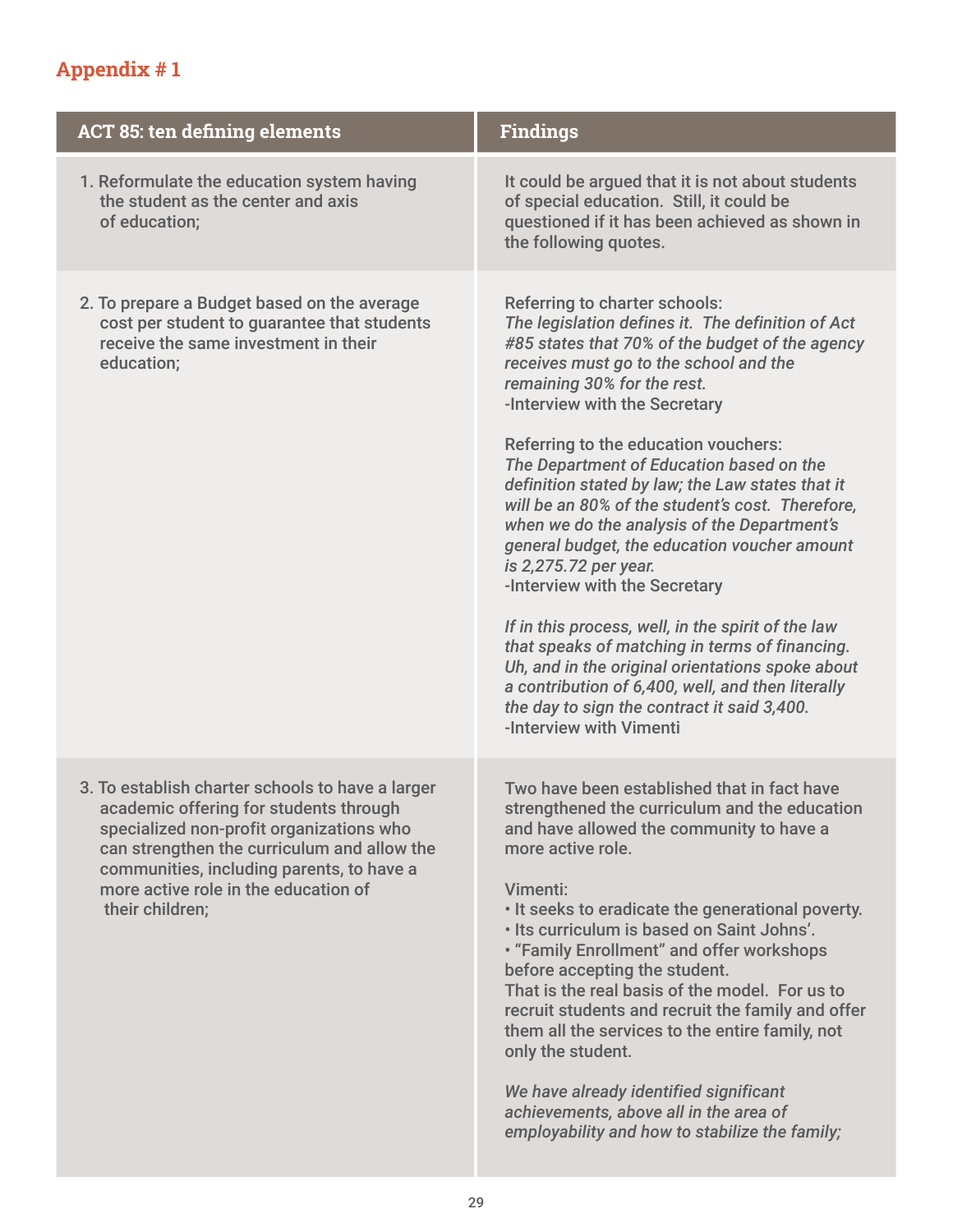| <b>ACT 85: ten defining elements</b>                                                                                                                                                                  | <b>Findings</b>                                                                                                                                                                                                                                                                                                                                                                                                                                                                                                                                                                                                                                                                                                                                                                                                                                                                                      |
|-------------------------------------------------------------------------------------------------------------------------------------------------------------------------------------------------------|------------------------------------------------------------------------------------------------------------------------------------------------------------------------------------------------------------------------------------------------------------------------------------------------------------------------------------------------------------------------------------------------------------------------------------------------------------------------------------------------------------------------------------------------------------------------------------------------------------------------------------------------------------------------------------------------------------------------------------------------------------------------------------------------------------------------------------------------------------------------------------------------------|
|                                                                                                                                                                                                       | to take a vulnerable family to a stable model and<br>well, the basis of our program is to count on our<br>case managers who perform the full family<br>assessment in all the areas: finance, education,<br>transportation, and all the facets of the family<br>and make a year plan where the family states<br>what their goals are during that year.<br>-Interview with Vimenti<br>Caras:<br>. It rises from the request of the community;<br>they were interviewed to know their needs.<br>. Likewise, they look to eradicate poverty.<br>. Their curriculum contains elements from<br>San Ignacio.<br>Um, once again we have to go to what was the<br>intention of the legislation and I participated in the<br>discussion of the legislature's intention, and that<br>is, the concept of charter schools in Puerto Rico is<br>that there must be an offer that does not exist in                 |
|                                                                                                                                                                                                       | the Department of Education. If they are going to<br>offer the same, it cannot be a charter school.<br>-Interview with the Secretary                                                                                                                                                                                                                                                                                                                                                                                                                                                                                                                                                                                                                                                                                                                                                                 |
| 4. To establish an Education Regional Office<br>to decentralize services, to have a more<br>efficient structure that will respond to the<br>entire school community and will<br>eliminate redundancy: | You must have a curriculum specialist; no school<br>has a curriculum specialist because it is a<br>service that is provided by the Education<br>Regional Office. But the money that is supposed<br>to be allocated to the school, that is included in<br>the amount sent to the Education Regional Office<br>to pay for the curricular support salaries, that<br>money is not handed down to you. They keep the<br>money, but you still have to hire a curricular<br>specialist because those curricular specialists do<br>not want to work for the charter schools and if<br>they don't do it, they are not complying.<br>-Interview with MF<br>I believe in the autonomy of the so called LEA,<br>but it is not actually happening because if at the<br>central level they're telling schools that you<br>cannot hold a parents assembly until I authorize<br>it, then forget it.<br>-Interview MF |
| 5. To establish efficient evaluation and<br>accountability systems.                                                                                                                                   | I believe the Law does something extraordinary<br>which is to encumber 70% of the budget to be                                                                                                                                                                                                                                                                                                                                                                                                                                                                                                                                                                                                                                                                                                                                                                                                       |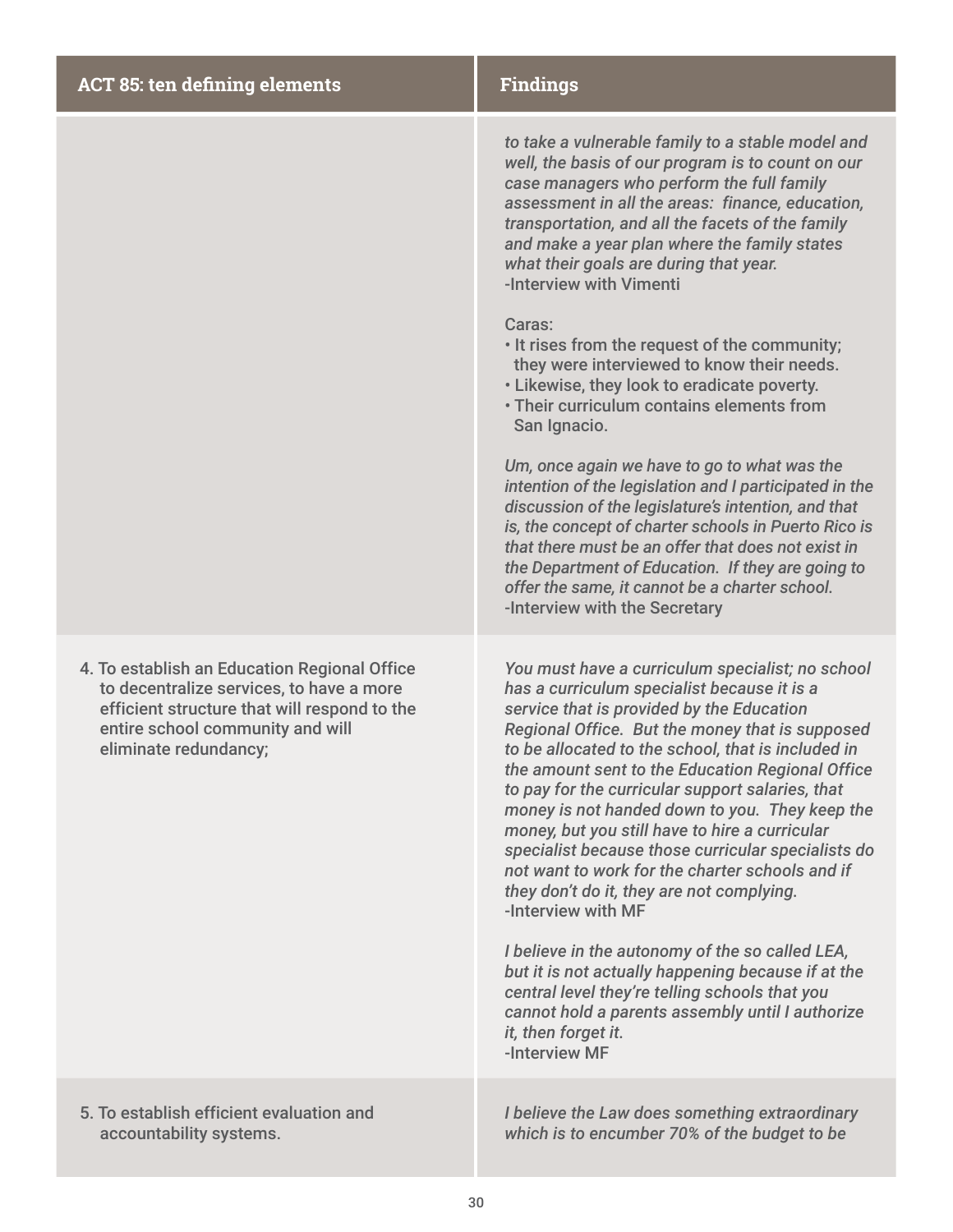| <b>ACT 85: ten defining elements</b>                                                                                                                                                                                        | <b>Findings</b>                                                                                                                                                                                                                                                                                                                                                                                                                                                                                                                         |
|-----------------------------------------------------------------------------------------------------------------------------------------------------------------------------------------------------------------------------|-----------------------------------------------------------------------------------------------------------------------------------------------------------------------------------------------------------------------------------------------------------------------------------------------------------------------------------------------------------------------------------------------------------------------------------------------------------------------------------------------------------------------------------------|
|                                                                                                                                                                                                                             | sent to the school, but differentiating the Law<br>from politics, politics has hindered that from<br>happening because automatically that would<br>imply firing a lot of people and restructuring the<br>current organization of the agency.<br>--Interview with MF<br>Al least 50% of what should be getting here is not<br>getting here. One of the questions posed was:<br>When you publish what it is, what is the<br>investment per student? That calculation they<br>told us "depends on who asks us".<br>-Interview with Vimenti |
| 6. To establish a policy of digital transparency in<br>the education process;                                                                                                                                               | When we talk about budget, it is an overly<br>complicated topic. It is very diverse; it is little<br>understood unless it is an expert in statistics, um,<br>and at this moment, with the support of the<br>foundations, we are doing a study to be able to<br>publish the cost per student within the system<br>with all these variables.<br>-Interview with the Secretary<br>What is public today is the general annual<br>budget of the Department of Education.                                                                     |
| 7. To delegate faculties and responsibilities to<br><b>Regional Superintendents and Directors to</b><br>address the academic and administrative<br>matters and evaluate the performance<br>through constant accountability; | There is a department they have that I believe is<br>to manage the (charter) school, and as such, they<br>have been putting together the manuals in a<br>process. The special education manual or the<br>public-school canteen. They have been putting<br>this up along the way.<br>-Interview with Vimenti                                                                                                                                                                                                                             |
| 8. To acknowledge the third sector and offer<br>them more participation to have a direct and<br>active collaboration in the education process<br>of the Department of Education;                                            | <b>Caras Foundation</b><br><b>Boys and Girls Club</b><br>Um, psychological services and everything that<br>has to do with educational therapy,<br>complementary special services, it is being<br>offered by the Hospital del Niño, as an alliance.<br>-Interview with Vimenti<br>It is my understanding that they are part of the<br>financing of charter schools, but there is no<br>transparency with respect to what specific<br>organizations are behind the project.                                                               |